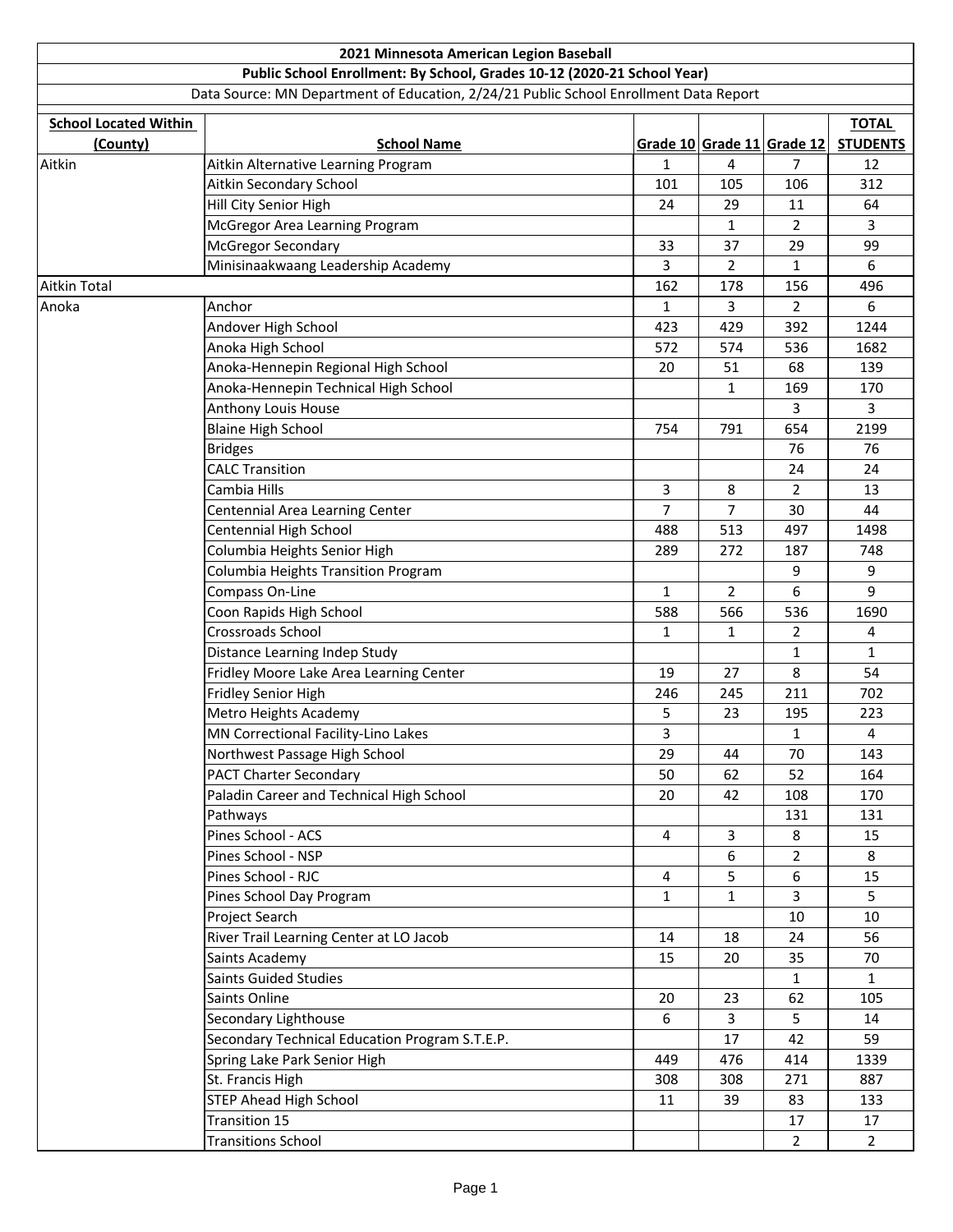| Anoka                   | Willows                                         | 7              | 7              | 3              | 17             |
|-------------------------|-------------------------------------------------|----------------|----------------|----------------|----------------|
| Anoka Total             |                                                 | 4358           | 4587           | 4958           | 13903          |
| <b>Becker</b>           | DETROIT LAKES AREA LEARNING CENTER              | 9              | 16             | 27             | 52             |
|                         | Detroit Lakes Senior High                       | 228            | 201            | 222            | 651            |
|                         | <b>Frazee Secondary</b>                         | 67             | 62             | 79             | 208            |
|                         | Lake Park Audubon Secondary                     | 66             | 60             | 44             | 170            |
| <b>Becker Total</b>     |                                                 | 370            | 339            | 372            | 1081           |
| Beltrami                | <b>BEMIDJI AREA LEARNING CENTER</b>             | 5              | 17             | 30             | 52             |
|                         | Bemidji Senior High                             | 384            | 327            | 341            | 1052           |
|                         | Bemidji Senior Lumberjack ALC                   | 17             | 24             | 21             | 62             |
|                         | <b>Blackduck Secondary</b>                      | 55             | 50             | 44             | 149            |
|                         | First City School                               | 6              | 11             | 14             | 31             |
|                         | Kelliher Secondary                              | 22             | 22             | 12             | 56             |
|                         | Lakeside Learning Center                        | $\mathbf{1}$   | 1              | 1              | 3              |
|                         | Oshki Manidoo Center                            |                | 1              |                | $\mathbf{1}$   |
|                         | RED LAKE ALTERNATIVE LEARNING                   | 5              | 12             | 56             | 73             |
|                         | Red Lake Secondary                              | 108            | 56             | 71             | 235            |
|                         | TrekNorth High School                           | 39             | 32             | 35             | 106            |
|                         | Voyageurs Expeditionary School                  | 16             | 12             | 12             | 40             |
| Beltrami Total          |                                                 | 658            | 565            | 637            | 1860           |
| Benton                  | Benton Stearns Education District 18-21 Program |                |                | 17             | 17             |
|                         | <b>Benton-Stearns Education District</b>        | $\overline{2}$ | 4              |                | 6              |
|                         | Central MN Area Learn Cntr - Foley              |                |                | 4              | 4              |
|                         | Central MN. ALC - Sauk Rapids                   |                | $\mathbf{1}$   | 3              | 4              |
|                         | <b>Foley Senior High</b>                        | 154            | 138            | 166            | 458            |
|                         | Sauk Rapids-Rice Senior High                    | 338            | 330            | 370            | 1038           |
| <b>Benton Total</b>     |                                                 | 494            | 473            | 560            | 1527           |
| <b>Big Stone</b>        | 6-12th Grade Building                           | 23             | 19             | 29             | 71             |
|                         | Big Stone Colony High School                    | 5              |                |                | 5              |
|                         | Lismore Colony Senior High School               | 3              |                |                | 3              |
|                         | Ortonville Secondary                            | 43             | 36             | 32             | 111            |
| <b>Big Stone Total</b>  |                                                 | 74             | 55             | 61             | 190            |
| <b>Blue Earth</b>       | Central Freedom School                          | 1              | $\mathbf{1}$   | 3              | 5              |
|                         | Central High Area Learning Center               | 5              | 25             | 54             | 84             |
|                         | Kato Public Charter School                      | 1              | 6              | 18             | 25             |
|                         | LK CRYSTAL-WELLCOME MEMORIAL SECONDARY          | 69             | 61             | 51             | 181            |
|                         | Mankato East Senior High                        | 299            | 307            | 259            | 865            |
|                         | Mankato West Senior High                        | 319            | 312            | 305            | 936            |
|                         | Maple River Secondary                           | 68             | 61             | 68             | 197            |
|                         | Phoenix Recovery Programs                       | $\overline{2}$ | $\mathbf{1}$   | 1              | 4              |
|                         | Prairie Care Mankato                            |                | $\overline{2}$ | 1              | 3              |
|                         | <b>Special Education</b>                        |                |                | 5              | 5              |
|                         | St. Clair Secondary                             | 55             | 49             | 51             | 155            |
| <b>Blue Earth Total</b> |                                                 | 819            | 825            | 816            | 2460           |
| <b>Brown</b>            | Comfrey Secondary                               | 11             | 23             | 10             | 44             |
|                         | <b>Imprints Program</b>                         | 4              | 3              | 2              | 9              |
|                         | New Ulm High School                             | 171            | 156            | 135            | 462            |
|                         | R.I.S.E. Program                                | $\mathbf{1}$   |                | $\mathbf{1}$   | $\overline{2}$ |
|                         | River Bend Area Learning Center                 | 17             | 19             | 19             | 55             |
|                         | Sleepy Eye Sec.                                 | 35             | 41             | 36             | 112            |
|                         | Springfield Secondary                           | 40             | 39             | 43             | 122            |
|                         | W.O.R.K. Program                                |                | $\mathbf{1}$   | 6              | $\overline{7}$ |
| <b>Brown Total</b>      |                                                 | 279            | 282            | 252            | 813            |
| Carlton                 | <b>Barnum Secondary</b>                         | 64             | 60             | 52             | 176            |
|                         | <b>CAAEP Extended Day Program</b>               |                |                | $\overline{2}$ | $2^{\circ}$    |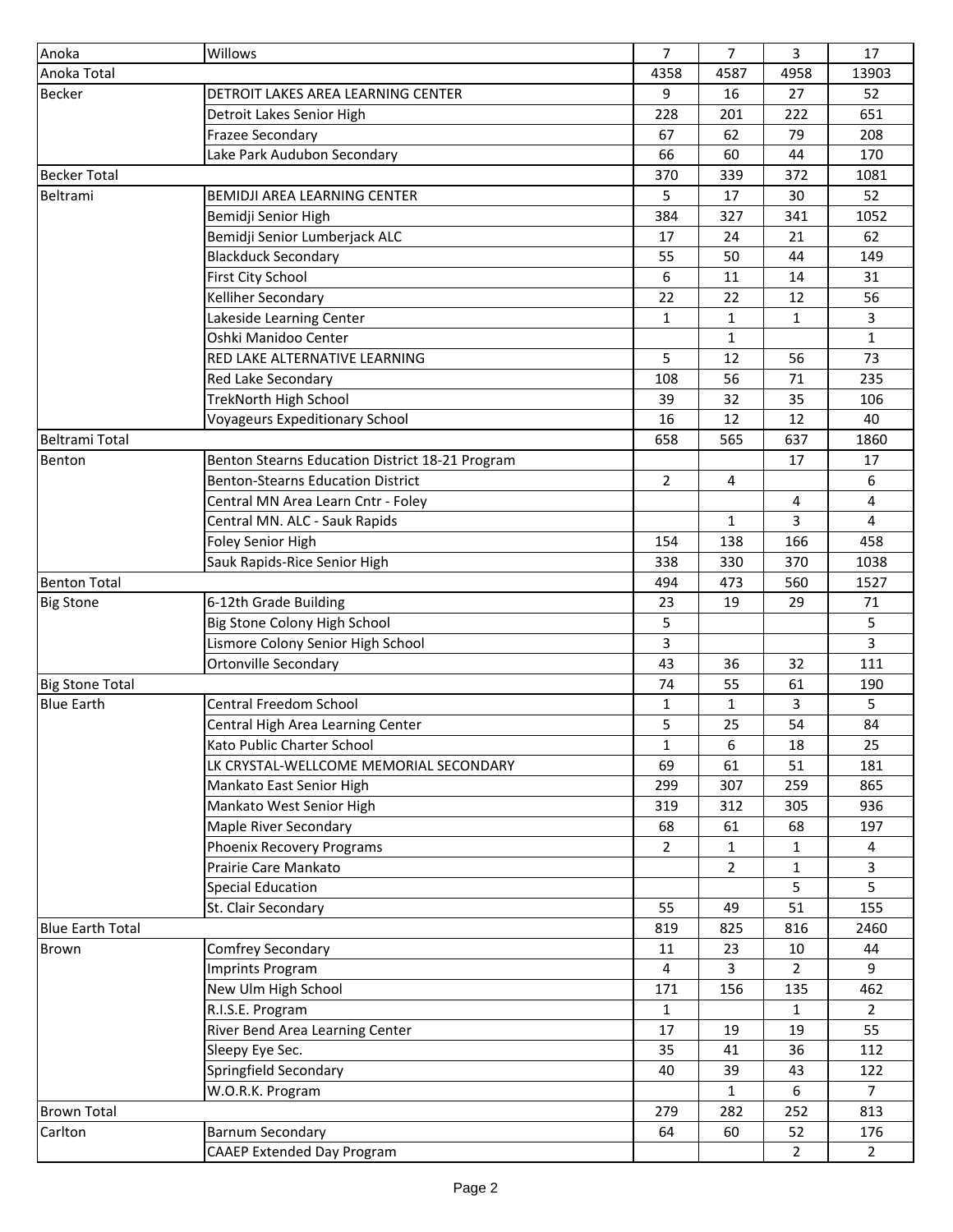| Carlton              | Carlton Secondary                                                          | 26                    | 30             | 34             | 90             |
|----------------------|----------------------------------------------------------------------------|-----------------------|----------------|----------------|----------------|
|                      | CLOQUET AREA ALT. ED. PROGRAMS                                             | 9                     | 20             | 45             | 74             |
|                      | <b>Cloquet Senior</b>                                                      | 192                   | 175            | 173            | 540            |
|                      | Cromwell-Wright Secondary                                                  | 27                    | 21             | 17             | 65             |
|                      | Lincoln Secondary                                                          | 85                    | 100            | 92             | 277            |
|                      | Mash-Ka-Wisen                                                              |                       | 2              |                | $\overline{2}$ |
|                      | MCF-Moose Lake/Willow River                                                | 1                     | $\mathbf{1}$   | 1              | 3              |
|                      | Moose Lake Secondary                                                       | 36                    | 45             | 37             | 118            |
|                      | <b>Wrenshall Secondary</b>                                                 | 22                    | 24             | 21             | 67             |
| <b>Carlton Total</b> |                                                                            | 462                   | 478            | 474            | 1414           |
| Carver               | 112 ALC Independent Study                                                  |                       | $\mathbf{1}$   | 33             | 34             |
|                      | Central Senior High                                                        | 90                    | 75             | 95             | 260            |
|                      | Chanhassen High School                                                     | 329                   | 424            | 376            | 1129           |
|                      | Chaska High School                                                         | 408                   | 374            | 390            | 1172           |
|                      | <b>INTEGRATED ARTS ACADEMY</b>                                             | 16                    | 20             | 21             | 57             |
|                      | <b>Prairie Care</b>                                                        |                       | $\mathbf{1}$   |                | $\mathbf{1}$   |
|                      | <b>Steps Toward Adult Responsibility</b>                                   |                       |                | 25             | 25             |
|                      | SW Metro ALC                                                               | 7                     | 19             | 59             | 85             |
|                      | SW Metro CCJ                                                               |                       | $\mathbf{1}$   |                | $\mathbf{1}$   |
|                      | SW Metro Independent Study                                                 |                       |                | $\mathbf{3}$   | 3              |
|                      | SW Metro Online Learning                                                   |                       |                | 10             | 10             |
|                      | The Anicca Program                                                         | 1                     | $\overline{2}$ | $\mathbf{1}$   | 4              |
|                      | The Annica Program                                                         | 1                     |                | 2              | 3              |
|                      | Transitions 110                                                            |                       |                | 5              | 5              |
|                      | Waconia High School                                                        | 330                   | 307            | 306            | 943            |
|                      | Waconia Learning Center                                                    | 4                     | 10             | 26             | 40             |
|                      | Watertown Mayer High                                                       | 135                   | 112            | 117            | 364            |
| Carver Total         |                                                                            | 1321                  | 1346           | 1469           | 4136           |
| Cass                 | Cass Lake-Bena Area Lrng. Cntr.                                            | 15                    | 20             | 32             | 67             |
|                      | Cass Lake-Bena Secondary                                                   | 70                    | 73             | 37             | 180            |
|                      | Little Sand                                                                | $\mathbf{1}$          | 5              | $\overline{4}$ | 10             |
|                      | Northland Secondary                                                        | 24                    | 20             | 9              | 53             |
|                      | PILLAGER AREA CHARTER SCHOOL                                               | 6                     | 10             | 21             | 37             |
|                      | Pillager Senior High School                                                | 103                   | 89             | 64             | 256            |
|                      | Pine River-Backus Area Learning Ctr                                        | 7                     | 13             | 28             | 48             |
|                      | Pine River-Backus High School                                              | 66                    | 46             | 50             | 162            |
|                      | W. H. A. Alternative Program                                               |                       |                | 3              | 3              |
|                      | Walker-Hackensack-Akeley Sec.                                              | 55                    | 49             | 58             | 162            |
| <b>Cass Total</b>    |                                                                            | 347                   | 325            | 306            | 978            |
| Chippewa             | <b>MACCRAY SENIOR HIGH</b>                                                 | 54                    | 53             | 46             | 153            |
|                      | MN River Valley ALC-Seatbased                                              | 9                     | 36             | 60             | 105            |
|                      | Montevideo Senior High                                                     | 99                    | 103            | 79             | 281            |
|                      | SWWC ELC - Montevideo                                                      | $\mathbf{1}$          | $\overline{3}$ | 4              | 8              |
| Chippewa Total       |                                                                            | 163                   | 195            | 189            | 547            |
| Chisago              | Chisago County Schools' Life Work Center                                   |                       |                | 28             | 28             |
|                      | Chisago Lakes Senior High                                                  | 262                   | 279            | 272            | 813            |
|                      | Distance Learning Program                                                  | 31                    | 51             | 86             | 168            |
|                      | MN Correctional Facility-Rush City                                         |                       |                | $\mathbf{1}$   | $\mathbf{1}$   |
|                      | North Branch Lab School ALC                                                |                       | 6              | 24             | 30             |
|                      | North Branch Senior High                                                   |                       | 183            | 137            | 483            |
|                      | Pathway to Change                                                          | 163<br>$\overline{2}$ | $\overline{3}$ | 4              | 9              |
|                      |                                                                            | 73                    | 59             | 59             | 191            |
|                      | Rush City Secondary<br>Skillbuilding Opportunities for Academic Resiliency | $\mathbf{1}$          |                | $\overline{2}$ | 3              |
|                      | TRIO Wolf Creek Distance Learning                                          | 25                    | 31             | 88             | 144            |
|                      |                                                                            |                       |                |                |                |
| Chisago Total        |                                                                            | 557                   | 612            | 701            | 1870           |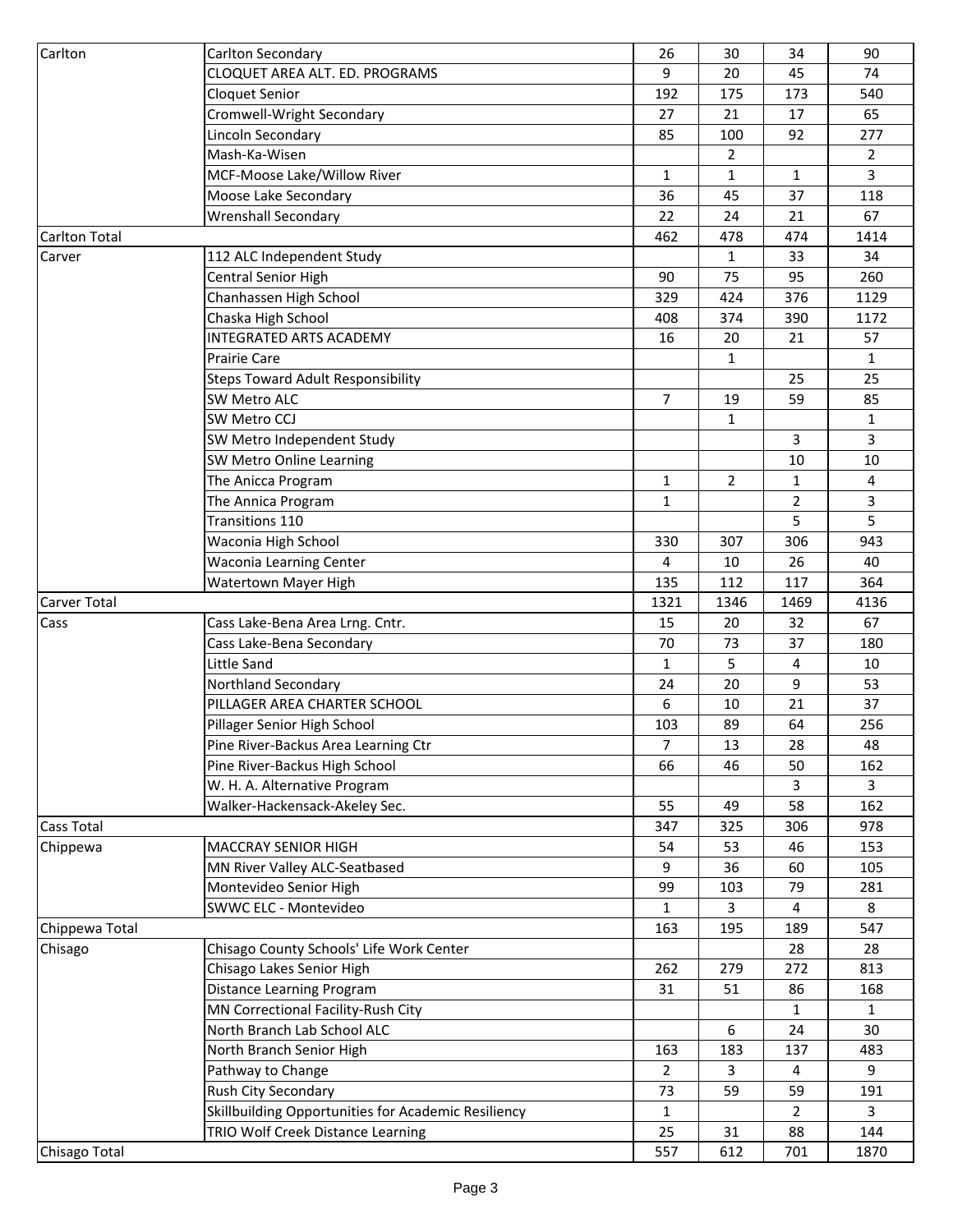| Clay                    | <b>Barnesville Secondary</b>                                 | 68             | 53             | 68             | 189            |
|-------------------------|--------------------------------------------------------------|----------------|----------------|----------------|----------------|
|                         | Clay County Outreach Center                                  |                | $\overline{2}$ |                | $\overline{2}$ |
|                         | Dilworth-Glyndon-Felton Senior High                          | 114            | 93             | 106            | 313            |
|                         | <b>Glacial Ridge Transitional Skills Program</b>             | $\overline{2}$ |                | $\overline{7}$ | 9              |
|                         | <b>Hawley Secondary</b>                                      | 61             | 78             | 71             | 210            |
|                         | Intensive Interagency Program                                | $\overline{2}$ | 3              | 1              | 6              |
|                         | Lakes Country Youth Educ Svcs                                | 1              | 22             | 25             | 48             |
|                         | Moorhead High School                                         | 457            | 461            | 456            | 1374           |
|                         | Red River Area Learning Center                               | 18             | 26             | 42             | 86             |
|                         | <b>Ulen-Hitterdal Secondary</b>                              | 21             | 24             | 29             | 74             |
|                         | West Central Academy-N                                       | 6              | 3              | 4              | 13             |
|                         | West Central Academy-S                                       | 8              | $\overline{7}$ | 10             | 25             |
| Clay Total              |                                                              | 758            | 772            | 819            | 2349           |
| Clearwater              | <b>Bagley ALP</b>                                            |                |                | $\overline{2}$ | $\overline{2}$ |
|                         | <b>Bagley Secondary</b>                                      | 71             | 61             | 61             | 193            |
|                         | Clearbrook-Gonvick Secondary                                 | 36             | 41             | 33             | 110            |
| <b>Clearwater Total</b> |                                                              | 107            | 102            | 96             | 305            |
| Cook                    | Cook County Senior High                                      | 43             | 32             | 47             | 122            |
| <b>Cook Total</b>       |                                                              | 43             | 32             | 47             | 122            |
| Cottonwood              | Mountain Lake Secondary                                      | 43             | 45             | 40             | 128            |
|                         | SWWC Alternative Learning Center - Windom                    |                | $\overline{7}$ | 15             | 22             |
|                         | SWWC ELC - Windom                                            | $\overline{2}$ | $\overline{2}$ | 8              | 12             |
|                         | Westbrook-Walnut Grove Secondary                             | 22             | 21             | 21             | 64             |
|                         | Windom Senior High                                           | 83             | 79             | 73             | 235            |
| <b>Cottonwood Total</b> |                                                              | 150            | 154            | 157            | 461            |
| Crow Wing               | <b>Brainerd Senior High</b>                                  | 496            | 474            | 463            | 1433           |
|                         | Crosby-Ironton Secondary                                     | 73             | 73             | 79             | 225            |
|                         | Crosslake Community High School                              | 37             | 39             | 66             | 142            |
|                         | ISD 181 Learning Center                                      | 9              | 20             | 75             | 104            |
|                         | <b>Lincoln Education Center</b>                              | 7              | 13             | 12             | 32             |
|                         | Pequot Lakes Senior High                                     | 154            | 145            | 141            | 440            |
| Crow Wing Total         |                                                              | 776            | 764            | 836            | 2376           |
| Dakota                  | 917 Dash                                                     | $\overline{2}$ | $\mathbf{1}$   | 8              | 11             |
|                         | 917 Intra-Dakota Educational Alt                             | 10             | 8              | 4              | 22             |
|                         | 917 Paces                                                    | 1              | 3              | 5              | 9              |
|                         | 917 Sun                                                      | 19             | 17             | 29             | 65             |
|                         | 917 Transitional Education Serv Alt                          |                |                | 120            | 120            |
|                         | <b>ABE Diploma Program</b>                                   |                |                | 32             | 32             |
|                         | Academic Arts High School                                    | 13             | 22             | 45             | 80             |
|                         | Apple Valley Senior High                                     | 482            | 414            | 392            | 1288           |
|                         | <b>BES Transition Program</b>                                |                |                | 33             | 33             |
|                         | <b>Branch Out Transitional Services</b>                      |                |                | 29             | 29             |
|                         | Burnsville Alternative High School                           | $\overline{4}$ | 32             | 158            | 194            |
|                         | <b>Burnsville High School</b>                                | 627            | 563            | 574            | 1764           |
|                         | <b>Customized Alternative Solutions for Education (CASE)</b> | $\overline{2}$ |                | $\overline{2}$ | 4              |
|                         | Dakota County Area Learning School - South                   | 6              |                |                | 6              |
|                         | Dakota Cty. ALC                                              |                | 33             | 236            | 269            |
|                         | Dakota Prairie Area Learning Center                          |                |                | 4              | 4              |
|                         | Dakota Ridge School                                          | 8              | 14             | 27             | 49             |
|                         | Deaf/Hard of Hearing                                         |                | $\mathbf{1}$   | $\overline{2}$ | 3              |
|                         | Eagan Senior High                                            | 572            | 464            | 525            | 1561           |
|                         | <b>Eastview Senior High</b>                                  | 629            | 586            | 493            | 1708           |
|                         | Farmington High School                                       | 528            | 546            | 527            | 1601           |
|                         | FIT Academy High School                                      | 14             | 8              |                | 22             |
|                         | <b>Hastings Alternative Center</b>                           | 6              | 10             | 11             | 27             |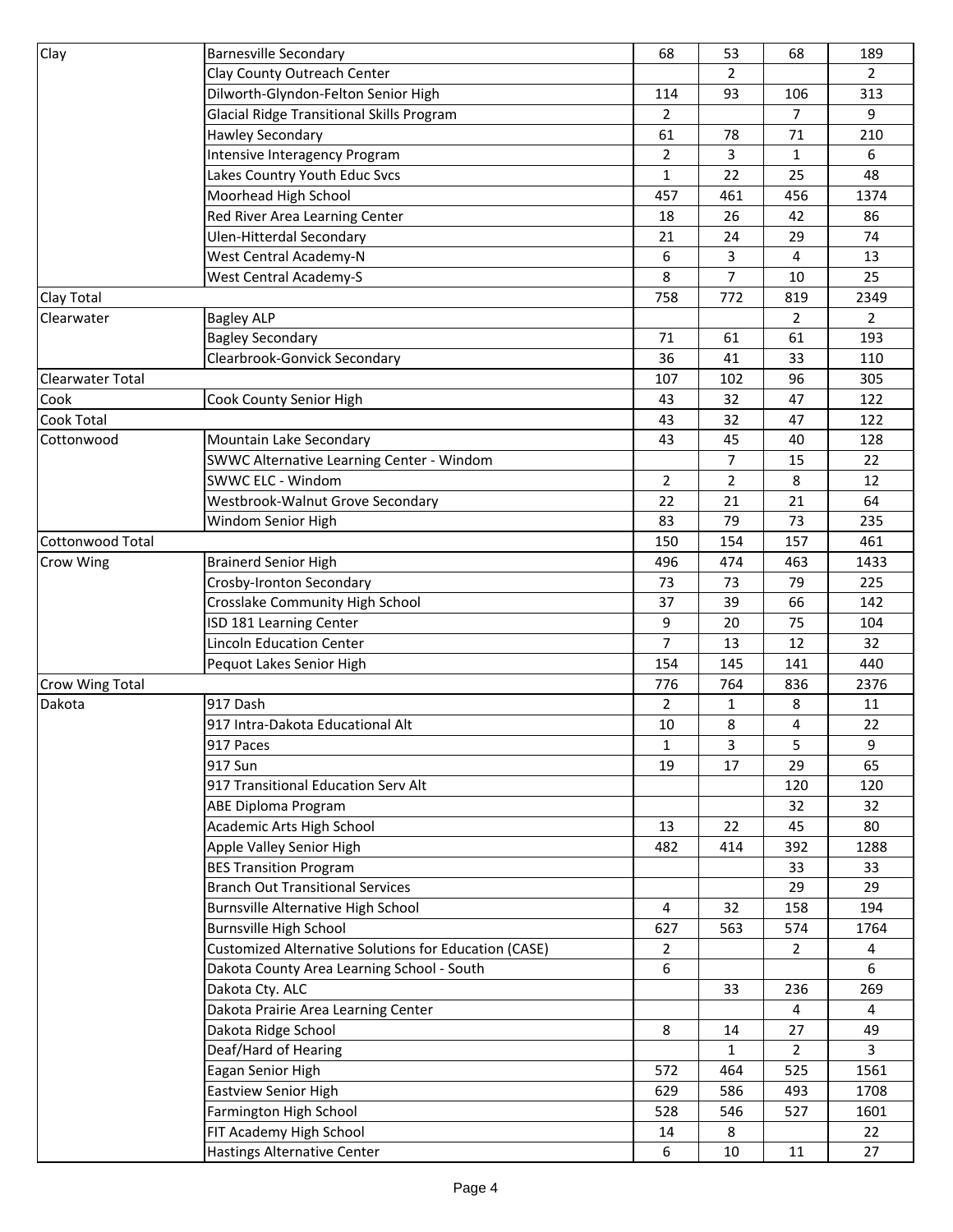| Dakota                 | Hastings High School                          | 307            | 358          | 335            | 1000                 |
|------------------------|-----------------------------------------------|----------------|--------------|----------------|----------------------|
|                        | Henry Sibley High School                      | 344            | 383          | 329            | 1056                 |
|                        | Lakeville Area Learning Center                | $\overline{7}$ | 13           | 30             | 50                   |
|                        | Lakeville North High                          | 443            | 454          | 446            | 1343                 |
|                        | Lakeville South High                          | 473            | 449          | 474            | 1396                 |
|                        | Link12 Lakeville                              | 12             | 17           | 19             | 48                   |
|                        | New Chance                                    | 1              | $\mathbf{1}$ | 1              | 3                    |
|                        | Options                                       | 3              | 8            | 3              | 14                   |
|                        | Randolph Secondary                            | 51             | 39           | 59             | 149                  |
|                        | Riverside School                              | 1              | 3            | $\overline{7}$ | 11                   |
|                        | Rosemount Area Learning Center                | 9              | 35           | 87             | 131                  |
|                        | Rosemount Senior High                         | 665            | 605          | 596            | 1866                 |
|                        | S St. Paul Community Lrng. Cntr.              | 9              | 28           | 59             | 96                   |
|                        | <b>School of Environmental Studies</b>        |                | 174          | 165            | 339                  |
|                        | Simley Alternative Program                    |                | 10           | 15             | 25                   |
|                        | Simley Senior High                            | 284            | 294          | 250            | 828                  |
|                        | South St. Paul High School                    | 232            | 224          | 180            | 636                  |
|                        | <b>STAARS</b>                                 |                |              | 7              | $\overline{7}$       |
|                        | <b>TEA</b>                                    | 6              | 6            | 4              | 16                   |
|                        | <b>Transition Plus</b>                        |                |              | 142            | 142                  |
|                        | West Heights ALC                              | $\mathbf{1}$   | 17           | 80             | 98                   |
|                        | West Heights Extended Day                     | $\mathbf{1}$   |              | 8              | 9                    |
| Dakota Total           |                                               | 5772           | 5840         | 6552           | 18164                |
| Dodge                  | <b>HAYFIELD SECONDARY</b>                     | 59             | 49           | 46             | 154                  |
|                        | Kasson-Mantorville Senior High                | 178            | 171          | 150            | 499                  |
|                        | <b>Triton High School</b>                     | 86             | 78           | 81             | 245                  |
| Dodge Total            |                                               | 323            | 298          | 277            | 898                  |
| Douglas                | Alexandria Area High School                   | 326            | 326          | 320            | 972                  |
|                        | Brandon-Evansville High School                | 38             | 34           | 29             | 101                  |
|                        | <b>Osakis Secondary</b>                       | 73             | 70           | 69             | 212                  |
|                        | RUNESTONE REGIONAL LEARNING CENTER            | 9              | 22           | 63             | 94                   |
| Douglas Total          |                                               | 446            | 452          | 481            | 1379                 |
| Faribault              | <b>Blue Earth Area Secondary</b>              | 84             | 86           | 84             | 254                  |
|                        | United South Central High School              | 53             | 61           | 58             | 172                  |
| <b>Faribault Total</b> |                                               | 137            | 147          | 142            | 426                  |
| Fillmore               | Enrich Kingsland                              | $\overline{2}$ | 3            | $\overline{2}$ | $\overline{7}$       |
|                        | Fillmore Central Alternative Learning Program | $\overline{2}$ | 3            | 20             | 25                   |
|                        | Fillmore Central Senior High                  | 38             | 30           | 28             | 96                   |
|                        | Kingsland Junior/Senior High School           | 33             | 49           | 38             | 120                  |
|                        | Lanesboro Secondary                           | 31             | 36           | 33             | 100                  |
|                        | Mabel-Canton Secondary                        | 21             | 18           | 30             | 69                   |
|                        | Rushford-Peterson Senior High                 | 55             | 46           | 47             | 148                  |
| <b>Fillmore Total</b>  |                                               | 182            | 185          | 198            | 565                  |
| Freeborn               | Albert Lea Area Learning Center               | $\mathbf{1}$   | 22           | 68             | 91                   |
|                        | Albert Lea Senior High                        | 262            | 258          | 224            | 744                  |
|                        | Alden-Conger Secondary                        |                | 28           | 48             | 117                  |
|                        | Enrich Alden                                  | 41             |              |                |                      |
|                        | Glenville-Emmons Secondary                    |                | 1            | 1              | $\overline{2}$<br>60 |
|                        |                                               | 18             | 18           | 24             |                      |
|                        | <b>Success West</b>                           | $\mathbf{1}$   | $\mathbf{1}$ | $\mathbf{1}$   | 3                    |
| Freeborn Total         |                                               | 323            | 328          | 366            | 1017                 |
| Goodhue                | Cannon Falls Secondary                        | 93             | 101          | 101            | 295                  |
|                        | Goodhue Secondary                             | 56             | 62           | 59             | 177                  |
|                        | Kenyon-Wanamingo Senior High                  | 58             | 55           | 58             | 171                  |
|                        | MCF-Red Wing, Maginnis High School            | 4              | 22           | 29             | 55                   |
|                        | Pathways Program Grades 8-12                  | 3              | 8            | 4              | 15                   |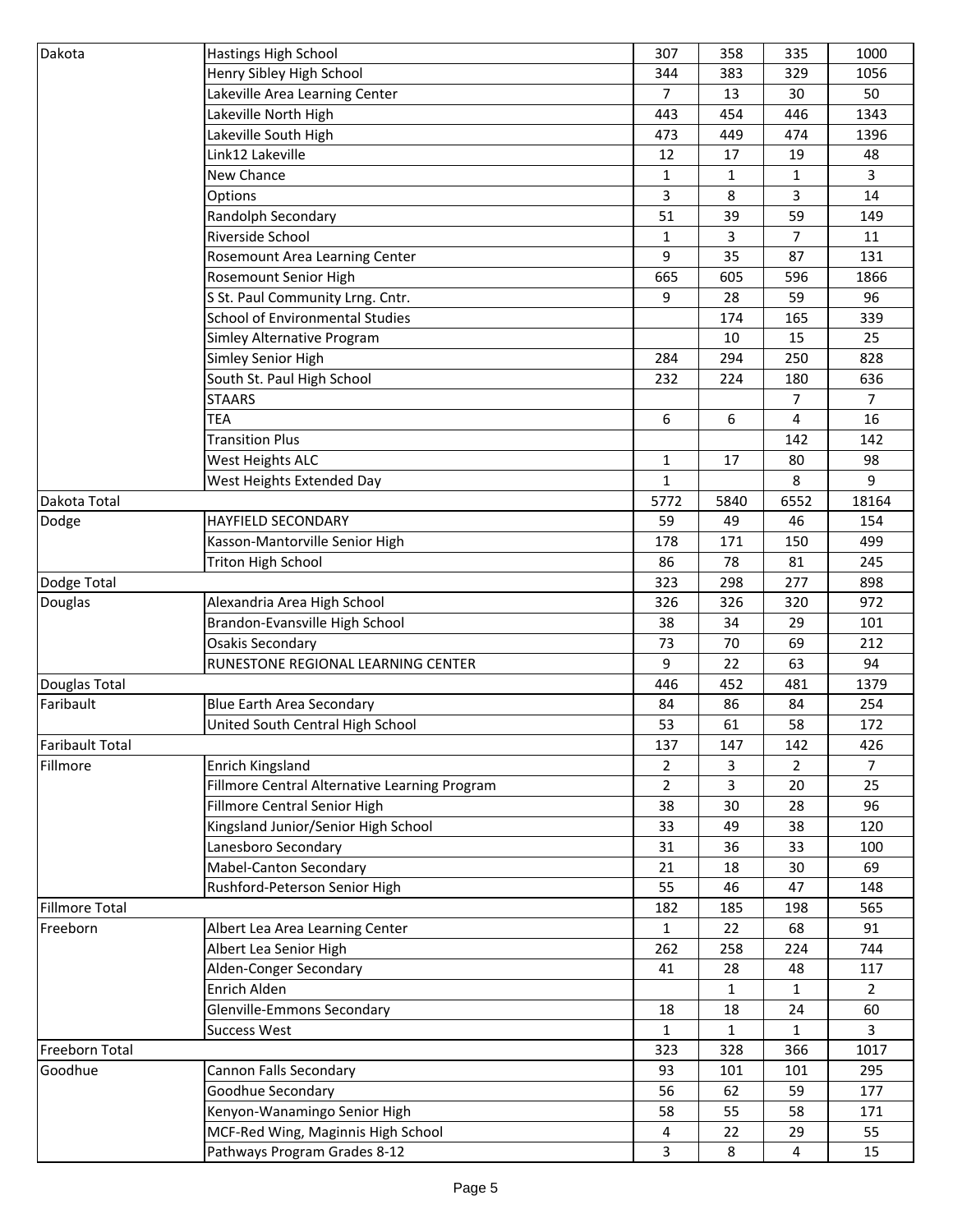| Goodhue            | Pine Island Secondary                 | 99             | 110            | 89                       | 298          |
|--------------------|---------------------------------------|----------------|----------------|--------------------------|--------------|
|                    | <b>Reach Programs</b>                 | $\overline{7}$ | 6              | 24                       | 37           |
|                    | Red Wing Senior High                  | 194            | 192            | 153                      | 539          |
|                    | Tower View Alternative High School    | 3              | 11             | 49                       | 63           |
|                    | Zumbrota-Mazeppa Senior High          | 101            | 89             | 95                       | 285          |
| Goodhue Total      |                                       | 618            | 656            | 661                      | 1935         |
| Grant              | Ashby Secondary                       | 15             | 25             | 27                       | 67           |
|                    | Herman Secondary                      | 4              | 11             | 2                        | 17           |
|                    | WEST CENTRAL AREA SECONDARY           | 64             | 48             | 62                       | 174          |
| <b>Grant Total</b> |                                       | 83             | 84             | 91                       | 258          |
| Hennepin           | <b>ALC Extended Day</b>               | 3              | 1              |                          | 4            |
|                    | ALC Independent Study                 |                |                | 1                        | $\mathbf{1}$ |
|                    | <b>ALC Senior High</b>                | 6              | 15             | 115                      | 136          |
|                    | American Indian OIC                   | 4              | 7              | 31                       | 42           |
|                    | Augsburg Fairview Academy             | 8              | 16             | 71                       | 95           |
|                    | <b>Banaadir Secondary</b>             | 17             | 11             |                          | 28           |
|                    | <b>Beacon ALP</b>                     | 4              | 30             | 88                       | 122          |
|                    | <b>Bloomington Transition Center</b>  |                |                | 30                       | 30           |
|                    | <b>BlueSky Charter School</b>         | 81             | 135            | 235                      | 451          |
|                    | Brooklyn Center Early College Academy | 6              | 8              | 49                       | 63           |
|                    | Brooklyn Center High School           | 116            | 154            | 109                      | 379          |
|                    | Center School                         | 3              | 7              | 25                       | 35           |
|                    | Champlin Park High School             | 771            | 752            | 667                      | 2190         |
|                    | Choice Alternative High School        |                | $\mathbf{1}$   | 133                      | 134          |
|                    | Distance Learning Academy 9-12        | 431            | 373            | 357                      | 1161         |
|                    | <b>Downtown Campus</b>                | 5              | 16             | 95                       | 116          |
|                    | Eagle Ridge Academy Charter School    | 60             | 50             | 46                       | 156          |
|                    | Eden Prairie Senior High              | 734            | 732            | 696                      | 2162         |
|                    | <b>Edina Senior High</b>              | 692            | 666            | 659                      | 2017         |
|                    | <b>Edison Senior High</b>             | 263            | 218            | 206                      | 687          |
|                    | El Colegio Charter School             | 16             | 22             | 23                       | 61           |
|                    | Epsilon                               | $\overline{2}$ | 5              | $\overline{7}$           | 14           |
|                    | <b>FAIR Senior High</b>               | 74             | 72             | 40                       | 186          |
|                    | Fairview                              | $\overline{2}$ |                | 1                        | 3            |
|                    | <b>Harrison Education Center</b>      | 6              | $\overline{7}$ | $\overline{\mathcal{I}}$ | 20           |
|                    | Headway Academy                       | 8              | 7              | 3                        | 18           |
|                    | <b>Headway Academy North</b>          | 5              | 9              | 4                        | 18           |
|                    | Hennepin Gateway To College           |                | 5              | 59                       | 64           |
|                    | Henry Senior High                     | 260            | 250            | 212                      | 722          |
|                    | Heritage STEM Academy                 | 32             | 30             | 30                       | 92           |
|                    | Hiawatha Collegiate High School       | 164            | 133            | 96                       | 393          |
|                    | <b>Highview ALC</b>                   | 4              | 45             | 173                      | 222          |
|                    | <b>Hopkins Senior High</b>            | 536            | 557            | 518                      | 1611         |
|                    | Insight School of Minnesota           | 61             | 108            | 179                      | 348          |
|                    | Jefferson Senior High                 | 448            | 397            | 368                      | 1213         |
|                    | Kennedy Senior High                   | 450            | 394            | 314                      | 1158         |
|                    | Lincoln International School          | 38             | 35             | 33                       | 106          |
|                    | Lionsgate Academy - Minnetonka        | 24             | 25             | 24                       | 73           |
|                    | Longfellow Alternative                | $\overline{7}$ | 8              | 56                       | 71           |
|                    | Loring-Nicollet High                  |                | 7              | 48                       | 55           |
|                    | <b>MACC</b>                           |                | 4              | 17                       | 21           |
|                    | <b>MACC Extended</b>                  |                |                | 21                       | 21           |
|                    | Maple Grove Senior High               | 507            | 558            | 490                      | 1555         |
|                    | Melrose                               | $\overline{2}$ | 1              | $\overline{2}$           | 5            |
|                    | Menlo Park Academy                    | 4              | 20             | 30                       | 54           |
|                    |                                       |                |                |                          |              |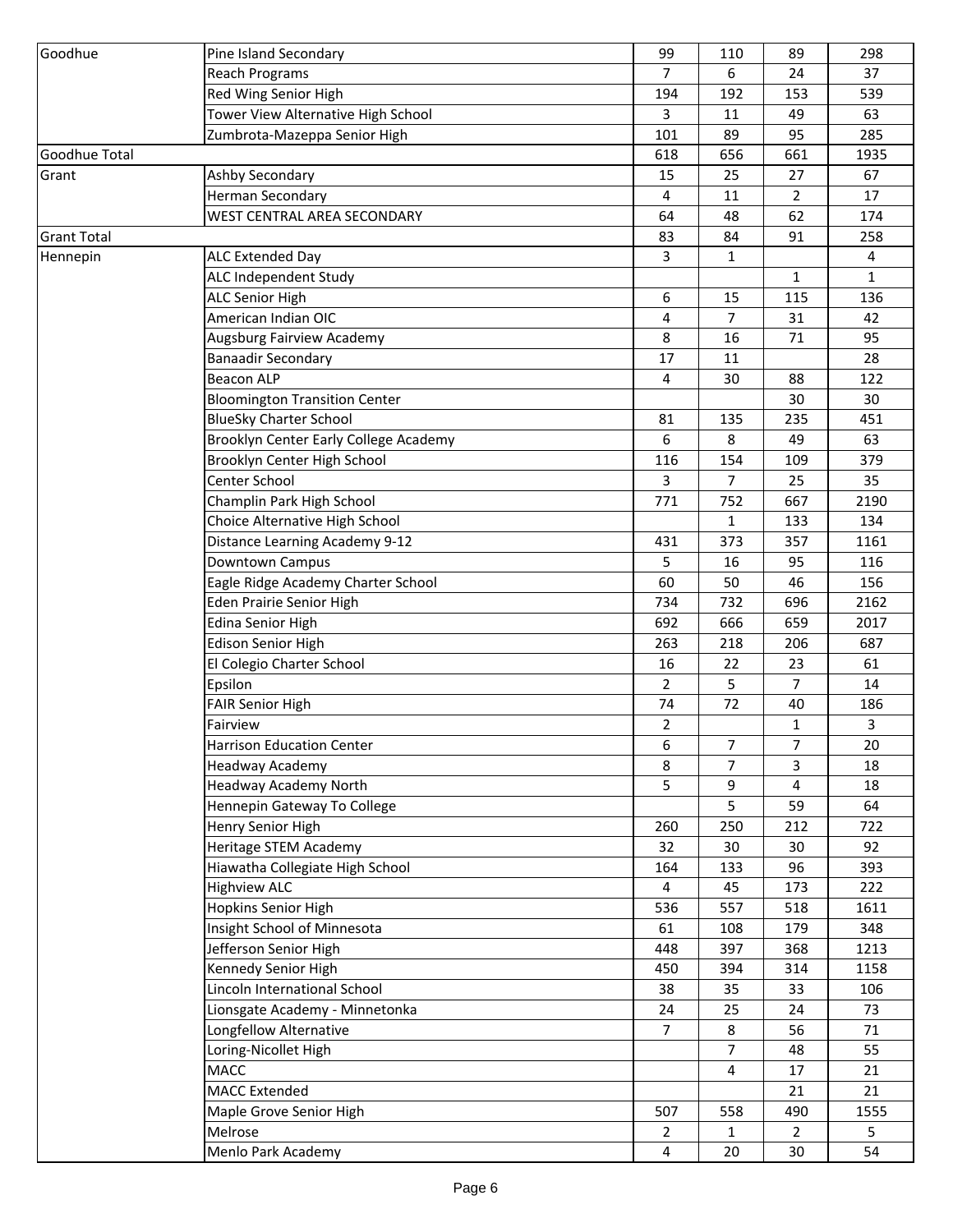| Hennepin | <b>MERC</b>                            | 3              | 11             | 41             | 55             |
|----------|----------------------------------------|----------------|----------------|----------------|----------------|
|          | <b>Metro Schools Charter</b>           | 91             | 73             | 77             | 241            |
|          | Minneapolis On Line Learning           | $\overline{7}$ | 14             | 30             | 51             |
|          | Minnetonka Senior High                 | 892            | 864            | 813            | 2569           |
|          | MOUND WESTONKA HIGH SCHOOL             | 218            | 216            | 199            | 633            |
|          | MPS Metro C                            |                | $\mathbf{1}$   |                | $\mathbf{1}$   |
|          | MPS Metro HA                           | 5              | $\mathbf{1}$   | $\overline{2}$ | 8              |
|          | MTS High School                        | 36             | 32             | 37             | 105            |
|          | <b>MTS Pease Academy</b>               | 3              | $\overline{7}$ | 15             | 25             |
|          | North Community Senior High            | 65             | 103            | 99             | 267            |
|          | North Education Center Academy         | $\overline{2}$ | 12             | 37             | 51             |
|          | <b>OMEGON</b>                          | 6              | 8              | 7              | 21             |
|          | Orono Senior High                      | 257            | 247            | 231            | 735            |
|          | <b>Osseo Education Center</b>          |                |                | 68             | 68             |
|          | Osseo Senior High                      | 378            | 401            | 398            | 1177           |
|          | Paragon Academy                        | $\mathbf{1}$   | 1              |                | $\overline{2}$ |
|          | Park Center IB World School            | 315            | 378            | 333            | 1026           |
|          | Parnassus Preparatory School-Rhetoric  | 33             | 36             | 17             | 86             |
|          | Perpich Center For Arts Education      |                | 71             | 72             | 143            |
|          | Phoenix School                         | $\mathbf{3}$   | 3              | 6              | 12             |
|          | PIM Arts High School                   | 81             | 103            | 86             | 270            |
|          | Plymouth Youth Center                  | 10             | 26             | 87             | 123            |
|          | Prairie Care Brooklyn Park - IHP       | $\overline{2}$ | 4              | 8              | 14             |
|          | Pralrie Care Brooklyn Park Day Program | $\overline{2}$ | 5              | 1              | 8              |
|          | Prairie Care Edina - PHP               | $\overline{2}$ | 3              | 1              | 6              |
|          | Prairie Seeds High School Academy      | 52             | 39             | 48             | 139            |
|          | Richfield College Experience Program   | $\overline{2}$ | 17             | 43             | 62             |
|          | Richfield Senior High                  | 304            | 277            | 239            | 820            |
|          | River Bend Educational Center          | 1              | 4              | 1              | 6              |
|          | Robbinsdale Armstrong Senior High      | 500            | 460            | 472            | 1432           |
|          | Robbinsdale Cooper Senior High         | 473            | 466            | 352            | 1291           |
|          | <b>Robbinsdale Transition Center</b>   |                |                | 67             | 67             |
|          | Robbinsdale Virtual Academy            | 9              | 6              | 20             | 35             |
|          | <b>Rockford Secondary</b>              | 120            | 123            | 123            | 366            |
|          | Rogers Senior High                     | 417            | 428            | 392            | 1237           |
|          | Roosevelt High School - SWS            |                |                | $\overline{2}$ | $\overline{2}$ |
|          | Roosevelt Senior High                  | 234            | 230            | 214            | 678            |
|          | <b>SAGE Academy Charter School</b>     | 23             | 15             | 29             | 67             |
|          | Secondary Special Education            |                |                | 22             | 22             |
|          | <b>SOAR Campus</b>                     | 1              | 4              | 68             | 73             |
|          | South Education Center Academy         | 5              | 12             | 54             | 71             |
|          | South Senior High                      | 446            | 392            | 386            | 1224           |
|          | Southwest High School - SWS            |                | $\mathbf{1}$   | $\mathbf{1}$   | $2^{\circ}$    |
|          | Southwest Senior High                  | 498            | 498            | 441            | 1437           |
|          | Special Ed.                            |                |                | 12             | 12             |
|          | St. Anthony Village Senior High        | 175            | 165            | 161            | 501            |
|          | St. Louis Park Senior High             | 364            | 355            | 374            | 1093           |
|          | <b>Stadium View</b>                    | 4              | 9              | 15             | 28             |
|          | <b>Tassel Transition</b>               |                |                | 48             | 48             |
|          | The Alternative Program (TAP)          | 57             | 39             | 37             | 133            |
|          | <b>Tier One</b>                        |                |                | 21             | 21             |
|          | <b>Tier Three</b>                      | 13             | 19             | 80             | 112            |
|          | <b>Tier Two</b>                        | 30             | 23             | 88             | 141            |
|          | <b>Transition Plus</b>                 |                | $\mathbf{1}$   | 46             | 47             |
|          | <b>Transition Plus Services</b>        |                |                | 234            | 234            |
|          |                                        |                |                |                |                |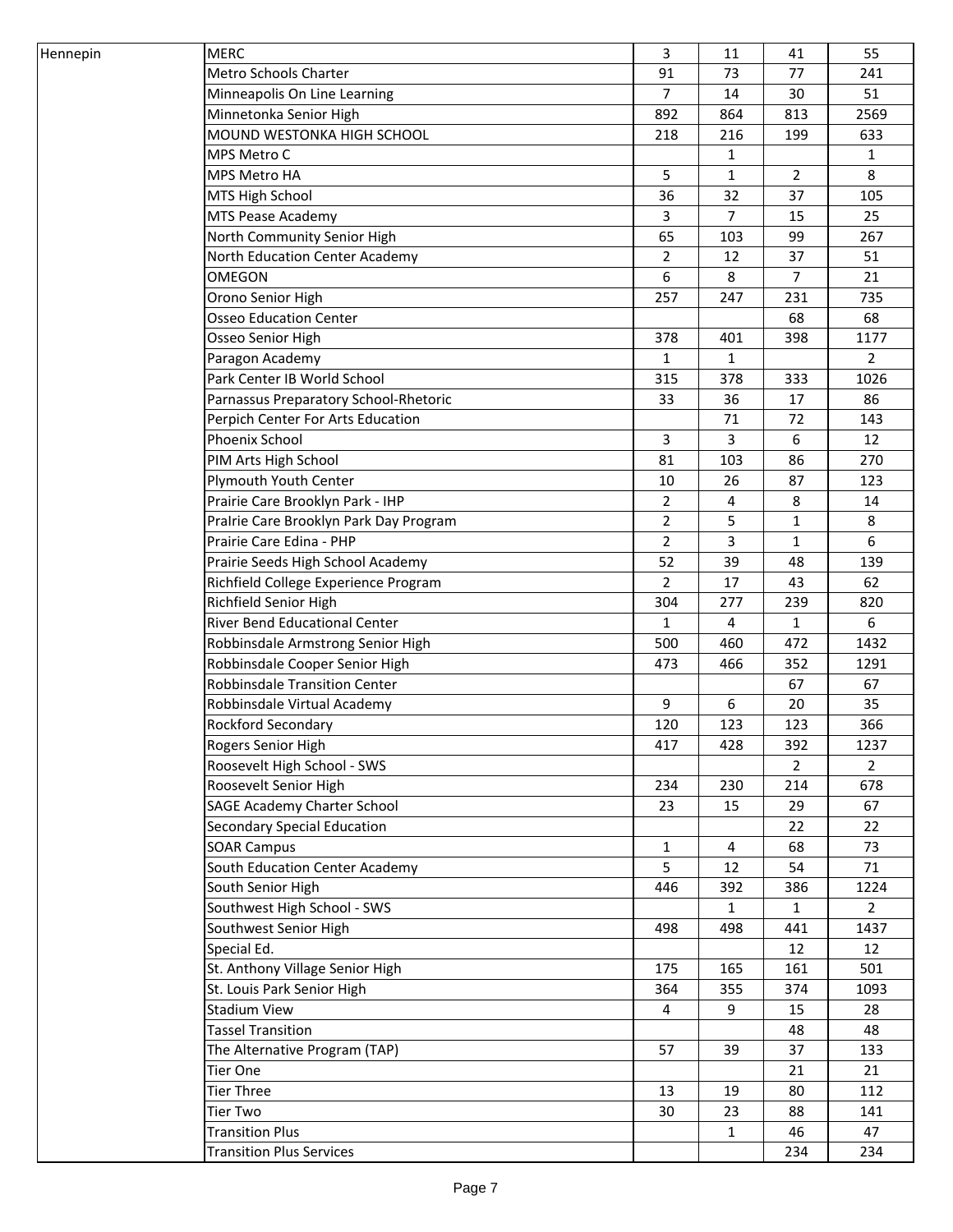| Hennepin             | Ubah Medical Academy Charter School             | 72             | 56             | 85           | 213            |
|----------------------|-------------------------------------------------|----------------|----------------|--------------|----------------|
|                      | <b>Unity Campus</b>                             | 7              | 39             | 87           | 133            |
|                      | Venture Academy                                 | 54             | 59             | 51           | 164            |
|                      | VOA High School                                 |                | 11             | 75           | 86             |
|                      | Washburn Senior High                            | 434            | 416            | 393          | 1243           |
|                      | Watershed High School                           | 8              | 12             | 14           | 34             |
|                      | Wayzata High                                    | 901            | 909            | 852          | 2662           |
|                      | <b>Wayzata Transition School</b>                |                |                | 32           | 32             |
|                      | Wellstone High School - SWS                     |                | 4              | 22           | 26             |
|                      | Wellstone International High                    | 53             | 22             | 48           | 123            |
|                      | <b>West Academy</b>                             | 5              | $\overline{2}$ | 3            | 10             |
|                      | <b>West Education Center Alternative</b>        | 4              | 13             | 64           | 81             |
| Hennepin Total       |                                                 | 13532          | 13637          | 14849        | 42018          |
| Houston              | Achieve                                         |                | $\overline{2}$ |              | $\overline{2}$ |
|                      | Caledonia Senior High                           | 76             | 67             | 68           | 211            |
|                      | <b>Houston Secondary</b>                        | 22             | 31             | 36           | 89             |
|                      | La Crescent Secondary Montessori & STEM Academy | 3              | 3              | 4            | 10             |
|                      | La Crescent Senior High                         | 98             | 104            | 88           | 290            |
|                      | Minnesota Virtual Academy                       | 199            | 204            | 252          | 655            |
|                      | Spring Grove Secondary                          | 29             | 23             | 31           | 83             |
|                      | Summit Learning Program                         | 4              | 9              | 11           | 24             |
| <b>Houston Total</b> |                                                 | 431            | 443            | 490          | 1364           |
| Hubbard              | HEADWATERS EDUC LEARNING PROGRAM                | 1              | 6              | 21           | 28             |
|                      | Laporte Secondary                               | 24             | 18             | 25           | 67             |
|                      | Nevis Secondary                                 |                |                |              |                |
|                      |                                                 | 48             | 42             | 36           | 126            |
|                      | Park Rapids Senior High                         | 147            | 109            | 82           | 338            |
| <b>Hubbard Total</b> |                                                 | 220            | 175            | 164          | 559            |
| Isanti               | <b>Braham Area Secondary</b>                    | 60             | 48             | 52           | 160            |
|                      | <b>Brookside Academy</b>                        |                | 3              | 5            | 8              |
|                      | Cambridge-Isanti High School                    | 407            | 358            | 362          | 1127           |
|                      | Moving Forward                                  |                |                | 15           | 15             |
|                      | Riverside Academy                               | 13             | 17             | 18           | 48             |
|                      | Riverside Academy IS                            |                | 4              | 24           | 28             |
| Isanti Total         |                                                 | 480            | 430            | 476          | 1386           |
| Itasca               | <b>Bigfork Secondary</b>                        | 24             | 30             | 23           | 77             |
|                      | Deer River High School ALP                      |                | 3              | 5            | 8              |
|                      | Deer River Secondary                            | 58             | 56             | 51           | 165            |
|                      | GRAND RAPIDS AREA LEARNING CENTER               | 4              | 29             | 73           | 106            |
|                      | <b>Grand Rapids Senior High</b>                 | 316            | 302            | 255          | 873            |
|                      | Greenway Senior High                            | 83             | 72             | 60           | 215            |
|                      | <b>ITASKIN EDUCATION CENTER</b>                 | 5.             | $\overline{7}$ | 1            | 13             |
|                      | Nashwauk Secondary                              | 42             | 40             | 54           | 136            |
|                      | Nashwauk-Keewatin ALP                           |                | $\mathbf{1}$   | 3            | $\overline{4}$ |
|                      | Northern Lights Community School                | 16             | 13             | 11           | 40             |
| Itasca Total         |                                                 | 548            | 553            | 536          | 1637           |
| Jackson              | Heron Lake-Okabena Secondary                    | 27             | 45             | 24           | 96             |
|                      | Jackson County Central Senior High              | 96             | 87             | 74           | 257            |
| Jackson Total        |                                                 | 123            | 132            | 98           | 353            |
| Kanabec              | LION Program - Alternative Education            |                |                | $\mathbf{1}$ | $\mathbf{1}$   |
|                      | MORA ALTERNATIVE LEARNING CENTER                | $\overline{2}$ | 16             | 35           | 53             |
|                      | Mora Secondary                                  | 126            | 110            | 105          | 341            |
|                      | Ogilvie Secondary                               | 37             | 51             | 38           | 126            |
| Kanabec Total        |                                                 | 165            | 177            | 179          | 521            |
| Kandiyohi            | <b>DREAM Technical Academy</b>                  | 14             | 15             | 15           | 44             |
|                      | Lake Park School                                | 5              | 3              | 4            | 12             |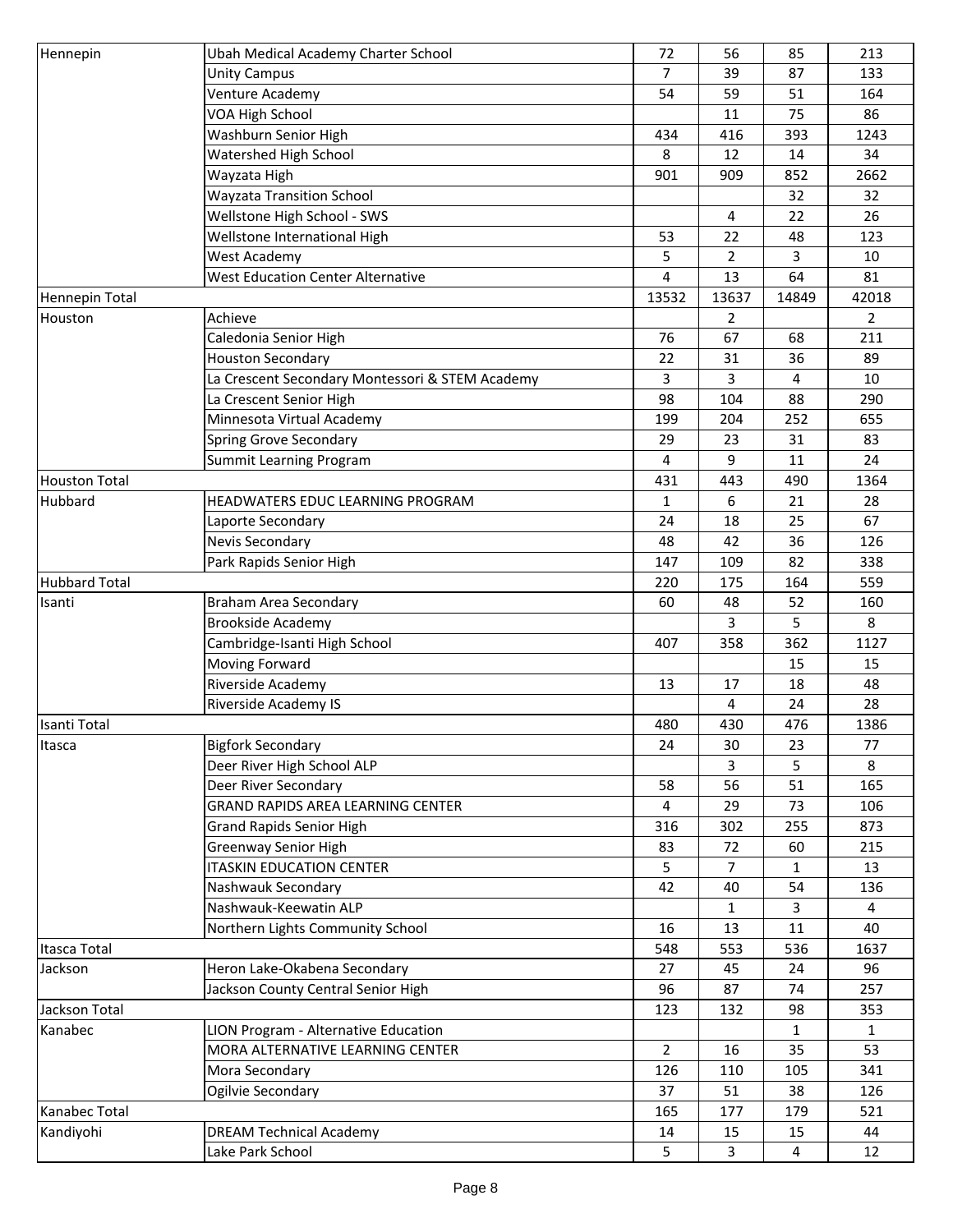| Kandiyohi               | Lakeview School                        | 3            |                | $\mathbf{1}$ | 4            |
|-------------------------|----------------------------------------|--------------|----------------|--------------|--------------|
|                         | New London Alternative School          |              | 10             | 7            | 17           |
|                         | New London-Spicer Sr.                  | 114          | 111            | 110          | 335          |
|                         | <b>Prairie Lakes Education Center</b>  | 5            | 9              | 13           | 27           |
|                         | SWWC ELC - Willmar                     | 5            | 4              | 1            | 10           |
|                         | Willmar Area Learning Center           | 29           | 35             | 25           | 89           |
|                         | Willmar Senior High                    | 335          | 308            | 278          | 921          |
| Kandiyohi Total         |                                        | 510          | 495            | 454          | 1459         |
| Kittson                 | Kittson Central Secondary              | 18           | 12             | 12           | 42           |
|                         | Lancaster Secondary                    | 13           | 14             | 7            | 34           |
|                         | <b>Tri-County Secondary</b>            | 8            | 15             | 12           | 35           |
| <b>Kittson Total</b>    |                                        | 39           | 41             | 31           | 111          |
| Koochiching             | <b>Falls Secondary</b>                 | 71           | 80             | 70           | 221          |
|                         | <b>Indus Secondary</b>                 | 7            | 8              | 6            | 21           |
|                         | ISD 361 - ALC Program                  | $\mathbf{1}$ | 9              | 13           | 23           |
|                         | Littlefork-Big Falls Secondary         | 17           | 25             | 23           | 65           |
|                         | Northome Secondary                     | 14           | 10             | 13           | 37           |
| Koochiching Total       |                                        | 110          | 132            | 125          | 367          |
| Lac qui Parle           | Dawson-Boyd Secondary                  | 47           | 41             | 50           | 138          |
|                         | Lac qui Parle Valley Secondary         | 57           | 48             | 39           | 144          |
| Lac qui Parle Total     |                                        | 104          | 89             | 89           | 282          |
|                         |                                        |              |                |              |              |
| Lake                    | Two Harbors Secondary                  | 103<br>21    | 84<br>22       | 87<br>19     | 274<br>62    |
|                         | Wm. M. Kelley Secondary                |              |                |              |              |
| Lake Total              |                                        | 124          | 106            | 106          | 336          |
| Lake of the Woods       | Lake of The Woods Secondary            | 36           | 45             | 25           | 106          |
| Lake of the Woods Total |                                        | 36           | 45             | 25           | 106          |
| Lesueur                 | Cleveland Secondary                    | 44           | 44             | 33           | 121          |
|                         | Le Sueur-Henderson High School         | 95           | 80             | 70           | 245          |
|                         | Tri-City United High School            | 127          | 133            | 124          | 384          |
|                         | Waterville-Elysian-Morristown Sr.      | 58           | 53             | 52           | 163          |
| Lesueur Total           |                                        | 324          | 310            | 279          | 913          |
| Lincoln                 | Hendricks Senior High                  | 6            | 8              | 4            | 18           |
|                         | <b>MNVSS</b>                           | 5            | $\overline{7}$ | 8            | 20           |
|                         | RTR High School                        | 47           | 49             | 48           | 144          |
| Lincoln Total           |                                        | 58           | 64             | 60           | 182          |
| Lyon                    | Lakeview Secondary                     | 43           | 33             | 36           | 112          |
|                         | Marshall High School                   | 212          | 192            | 195          | 599          |
|                         | <b>Marshall Learning Center</b>        |              |                | 1            | $\mathbf{1}$ |
|                         | <b>MATEC</b>                           | 3            | 17             | 29           | 49           |
|                         | Minneota Secondary                     | 45           | 50             | 51           | 146          |
|                         | Project Search-Avera Marshall          |              |                | 6            | 6            |
|                         | <b>Tracy Secondary</b>                 | 61           | 71             | 53           | 185          |
| Lyon Total              |                                        | 364          | 363            | 371          | 1098         |
| Mahnomen                | MAHNOMEN AREA LEARNING CENTER          | 10           | 17             | 6            | 33           |
|                         | Mahnomen Secondary                     | 40           | 39             | 41           | 120          |
|                         | Waubun Area Learning Program           | 8            | 9              | 6            | 23           |
|                         | Waubun Secondary                       | 38           | 36             | 29           | 103          |
| Mahnomen Total          |                                        | 96           | 101            | 82           | 279          |
| Marshall                | Grygla Secondary                       | 13           | 15             | 13           | 41           |
|                         | Marshall County Central High           | 29           | 34             | 34           | 97           |
|                         | Stephen Senior High                    | 20           | 27             | 27           | 74           |
|                         | Warren-Alvarado-Oslo Secondary         | 42           | 33             | 34           | 109          |
| <b>Marshall Total</b>   |                                        | 104          | 109            | 108          | 321          |
| Martin                  | Fairmont Jr./Sr. High School           | 138          | 129            | 126          | 393          |
|                         | Granada Huntley East Chain High School | 19           | 23             | 17           | 59           |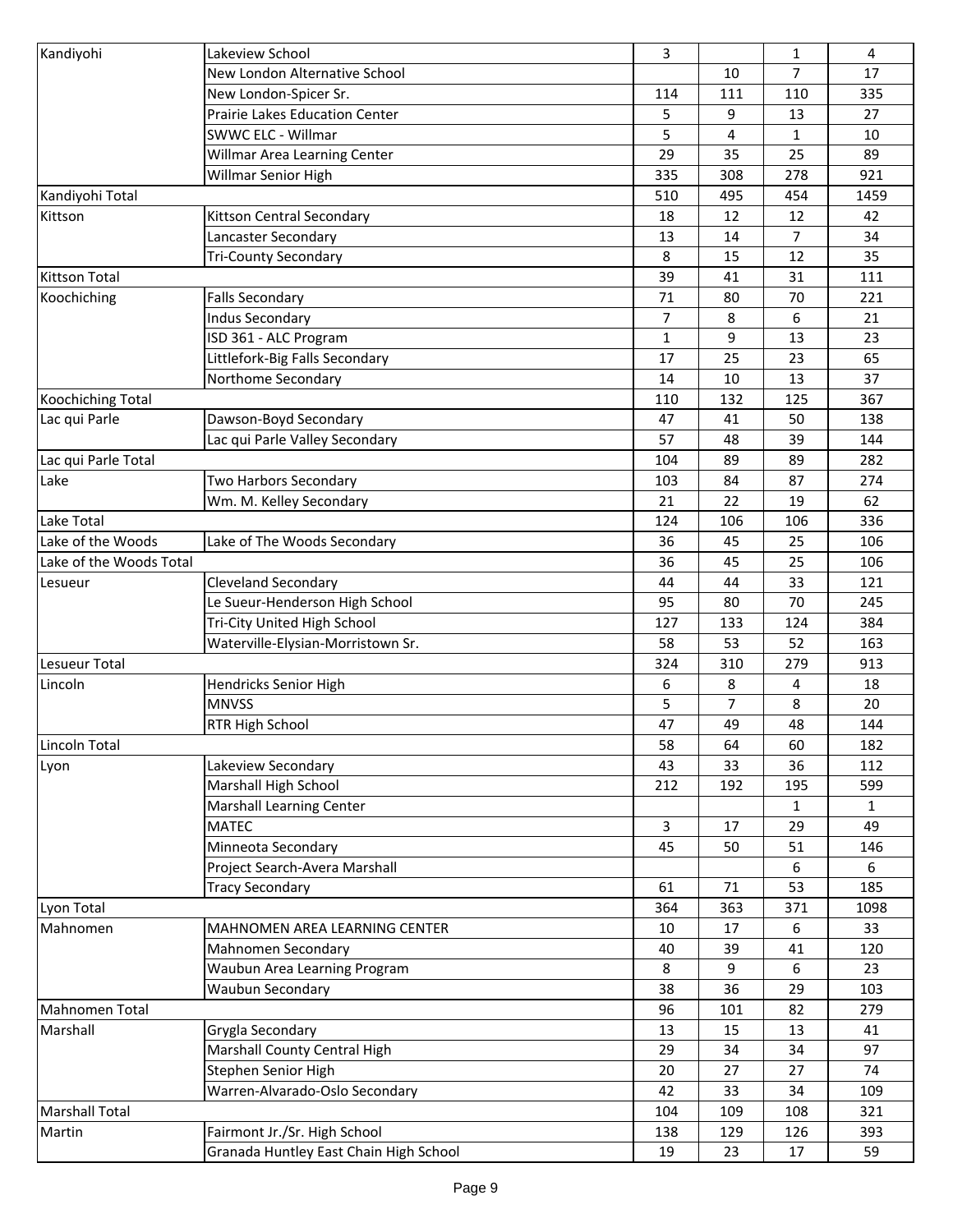| Martin                       | Martin County West Senior High      | 60             | 57             | 43             | 160            |
|------------------------------|-------------------------------------|----------------|----------------|----------------|----------------|
|                              | Positive Approach To Learning       | 1              |                | 1              | $\overline{2}$ |
|                              | SOUTHERN PLAINS AREA LEARNING CNTR. | 6              | 18             | 12             | 36             |
|                              | Southern Plains Bridges             | 3              | 9              | 4              | 16             |
|                              | <b>Truman Secondary</b>             | 12             | 16             | 9              | 37             |
| <b>Martin Total</b>          |                                     | 239            | 252            | 212            | 703            |
| Mcleod                       | Cornerstone                         |                | $\overline{2}$ | $\overline{7}$ | 9              |
|                              | CROW RIVER AREA LEARNING CENTER     |                | $\overline{2}$ | $\overline{2}$ | 4              |
|                              | Glencoe-Silver Lake Senior High     | 134            | 141            | 121            | 396            |
|                              | Hutchinson Night Alt Learning Ctr   |                |                | 5.             | 5              |
|                              | Hutchinson Senior High              | 235            | 228            | 234            | 697            |
|                              | Hutchinson Transition Assistance PG |                |                | 13             | 13             |
|                              | Lester Prairie Secondary            | 32             | 35             | 45             | 112            |
|                              | New Century Academy                 | 35             | 28             | 25             | 88             |
| <b>Mcleod Total</b>          |                                     | 436            | 436            | 452            | 1324           |
| Meeker                       | A.C.G.C. Secondary                  | 69             | 76             | 57             | 202            |
|                              | <b>Eden Valley Secondary</b>        | 86             | 77             | 69             | 232            |
|                              | Litchfield Area Learning Program    | 1              | 6              | 4              | 11             |
|                              | Litchfield Senior High              | 123            | 100            | 116            | 339            |
|                              | <b>SWWC ELC - Cosmos</b>            | $\overline{2}$ | $\overline{2}$ | 6              | 10             |
|                              | WINGS ALTERNATIVE PROGRAM           | $\overline{2}$ | 4              | 5              | 11             |
| <b>Meeker Total</b>          |                                     | 283            | 265            | 257            | 805            |
| <b>Mille Lacs</b>            | Credit Recovery                     |                | $\overline{7}$ | 7              | 14             |
|                              | ISLE AREA LEARNING CENTER           | 3              | 8              | 15             | 26             |
|                              | <b>Isle Secondary</b>               | 34             | 22             | 21             | 77             |
|                              | KOKESH AREA LEARNING CENTER         | 3              | 4              | 14             | 21             |
|                              | Milaca Area Learning Center         | $\mathbf{1}$   | $\overline{7}$ | 22             | 30             |
|                              | Milaca Secondary High               | 153            | 102            | 118            | 373            |
|                              | Onamia Academy                      | 8              | 12             | 4              | 24             |
|                              | Onamia High School                  | 36             | 38             | 30             | 104            |
|                              | <b>Onward Transition Program</b>    |                |                | 9              | 9              |
|                              | Princeton Area Learning Center      | $\mathbf{1}$   | 11             | 21             | 33             |
|                              | Princeton High School               | 251            | 200            | 214            | 665            |
|                              | Princeton Online MN                 | 24             | 31             | 37             | 92             |
|                              | <b>RUM RIVER NORTH</b>              | 7              | 13             | 10             | 30             |
|                              | <b>Rum River Online</b>             | 5              | 2              | 5              | 12             |
| Mille Lacs Total<br>Morrison | <b>Healy Secondary</b>              | 526<br>103     | 457<br>98      | 527<br>79      | 1510<br>280    |
|                              | LITTLE FALLS CONTINUING EDUCATION   |                | 14             | 47             | 61             |
|                              | Little Falls Senior High            | 196            | 175            | 159            | 530            |
|                              | Mid State Ed Dist Steps Trans. Prog |                |                | 5              | 5              |
|                              | Royalton High School                | 75             | 68             | 73             | 216            |
|                              | Swanville Secondary                 | 32             | 21             | 16             | 69             |
|                              | Upsala Secondary                    | 28             | 33             | 37             | 98             |
|                              | WIN-High School                     | 6              | 4              | 3              | 13             |
| <b>Morrison Total</b>        |                                     | 440            | 413            | 419            | 1272           |
| Mower                        | Austin Area Learning Center         | 12             | 36             | 91             | 139            |
|                              | Austin Senior High                  | 334            | 312            | 296            | 942            |
|                              | <b>CARDS Program</b>                |                |                | 3              | 3              |
|                              | <b>Enrich Program</b>               |                | $\mathbf{1}$   |                | $\mathbf{1}$   |
|                              | <b>Grand Meadow Senior High</b>     | 39             | 27             | 29             | 95             |
|                              | LeRoy Secondary                     | 22             | 18             | 16             | 56             |
|                              | Lyle Secondary                      | 26             | 20             | 23             | 69             |
|                              | <b>Oakland Education Center</b>     | 3              | 7              | 10             | 20             |
|                              | <b>RESET</b>                        | $\mathbf{1}$   | $\mathbf{1}$   | $\mathbf{1}$   | $\overline{3}$ |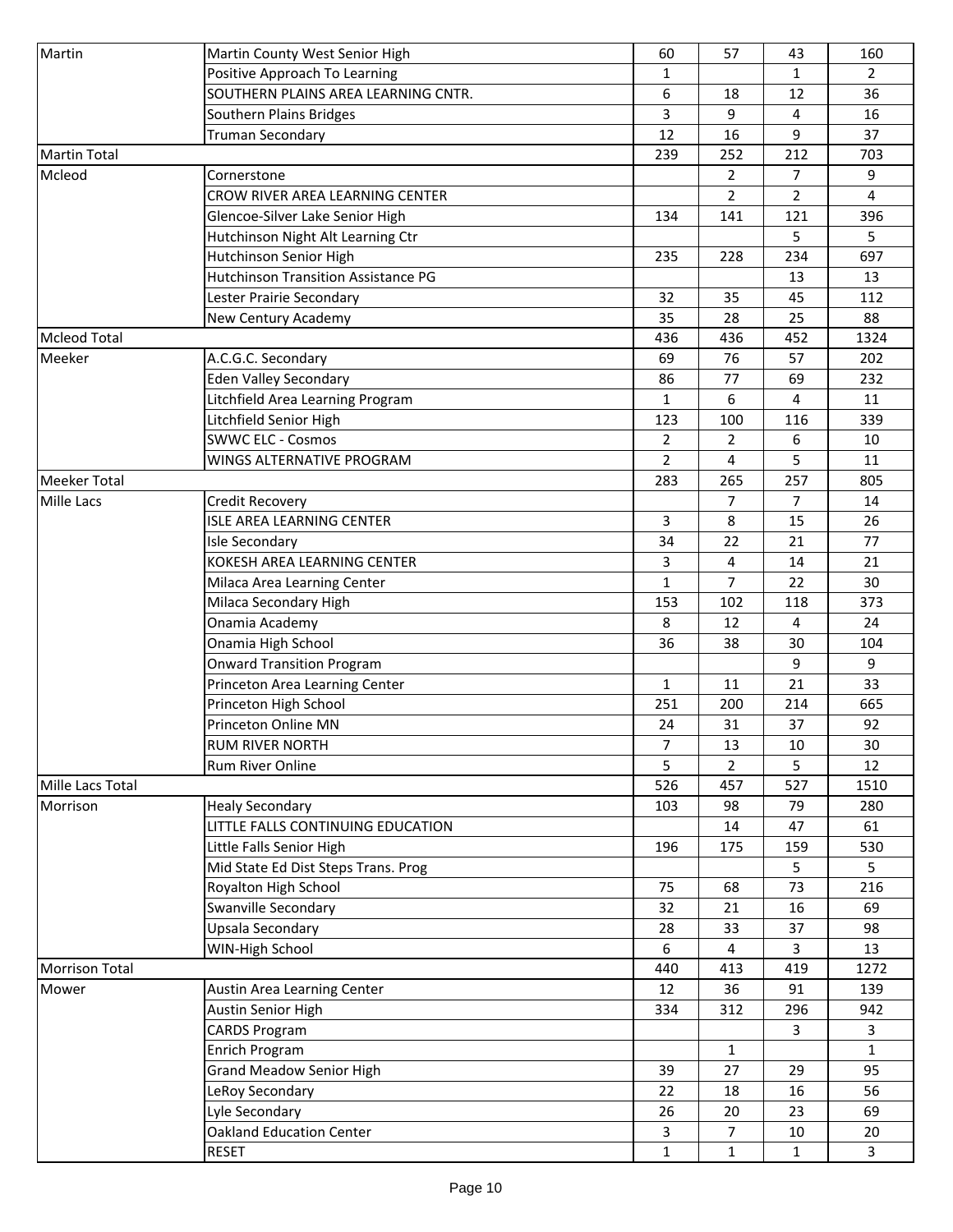| Mower                 | <b>SMEC ALC</b>                                        | 4              | 9              | 18             | 31             |
|-----------------------|--------------------------------------------------------|----------------|----------------|----------------|----------------|
|                       | Southland Senior High                                  | 36             | 31             | 34             | 101            |
|                       | <b>Success Program</b>                                 | $\mathbf{1}$   | 1              | 1              | 3              |
| <b>Mower Total</b>    |                                                        | 478            | 463            | 522            | 1463           |
|                       |                                                        |                |                |                |                |
| Murray                | <b>Fulda Secondary</b>                                 | 21             | 17             | 20             | 58             |
|                       | Murray County Central Secondary                        | 58             | 50             | 49             | 157            |
| <b>Murray Total</b>   |                                                        | 79             | 67             | 69             | 215            |
| Nicollet              | <b>Futures Program</b>                                 | 3              | 6              | 6              | 15             |
|                       | Hoffman Learning Center                                | 5              | 6              | 4              | 15             |
|                       | Minnesota Valley School                                | 6              | 5              | 2              | 13             |
|                       | Nicollet Senior High School                            | 37             | 28             | 33             | 98             |
|                       | Rock Bend HS ALC                                       | $\mathbf{1}$   | 13             | 12             | 26             |
|                       | St. Peter High School                                  | 185            | 146            | 176            | 507            |
| <b>Nicollet Total</b> |                                                        | 237            | 204            | 233            | 674            |
| <b>Nobles</b>         | <b>Adrian Secondary</b>                                | 55             | 38             | 43             | 136            |
|                       | <b>Ellsworth Secondary</b>                             | 9              | 12             | 9              | 30             |
|                       | Learning Center                                        | 9              | 23             | 32             | 64             |
|                       | Learning Center Night                                  |                | 9              | 18             | 27             |
|                       | Worthington 518 (Virtual Instruction By Excellence)    | 5              | 6              | 8              | 19             |
|                       | Worthington Senior High                                | 320            | 243            | 185            | 748            |
| <b>Nobles Total</b>   |                                                        | 398            | 331            | 295            | 1024           |
| Norman                | Ada-Borup Secondary                                    | 54             | 55             | 39             | 148            |
|                       | Norman County East Secondary                           | 25             | 17             | 16             | 58             |
| Norman Total          |                                                        | 79             | 72             | 55             | 206            |
| Olmsted               | Byron Senior High School                               | 157            | 188            | 153            | 498            |
|                       | Care & Treatment JDC/Von Wald                          |                | 3              | 2              | 5              |
|                       | Century Senior High                                    | 378            | 371            | 430            | 1179           |
|                       | Chatfield Secondary                                    | 81             | 57             | 57             |                |
|                       |                                                        |                |                |                | 195<br>262     |
|                       | Dover-Eyota High School                                | 98             | 90             | 74             |                |
|                       | <b>FOCUS ALP</b>                                       | $\mathbf{1}$   | 11             | 3              | 15             |
|                       | John Marshall Senior High                              | 424            | 407            | 394            | 1225           |
|                       | LEAP Launching Emerging Adults Program                 |                | 1              | 6              | $\overline{7}$ |
|                       | Mayo Senior High                                       | 499            | 490            | 418            | 1407           |
|                       | PrairieCare                                            | $\mathbf{1}$   | $\overline{2}$ | $\mathbf{1}$   | 4              |
|                       | Project Search Mayo Clinic                             |                |                | 9              | 9              |
|                       | Rochester Academy for Independent Living (RAIL)        |                |                | 66             | 66             |
|                       | Rochester Alternative Learning Center                  | 39             | 73             | 227            | 339            |
|                       | Rochester Alternative Learning Center Recovery Program | 4              | $\overline{2}$ | 5              | 11             |
|                       | Rochester Beacon Academy                               | 15             | 17             | 11             | 43             |
|                       | Rochester Phoenix Academy                              | 6              | 11             | 14             | 31             |
|                       | ROCHESTER STEM ACADEMY                                 | 33             | 30             | 27             | 90             |
|                       | Rosa Parks Charter High School                         | 16             | 19             | 31             | 66             |
|                       | Stewartville Senior High                               | 172            | 145            | 148            | 465            |
|                       | <b>Transition 2 Success</b>                            |                |                | 11             | 11             |
|                       | Zumbro Area Learning Center                            | 5              | 13             | 43             | 61             |
|                       | Zumbro Ed. Dist. Futures/Choice                        | 5              | 3              | 3              | 11             |
| <b>Olmsted Total</b>  |                                                        | 1934           | 1933           | 2133           | 6000           |
| <b>Otter Tail</b>     | <b>Battle Lake Secondary</b>                           | 32             | 37             | 36             | 105            |
|                       | Fergus Falls Area Learning Center                      | 32             | 26             | 17             | 75             |
|                       | <b>Henning Secondary</b>                               | 35             | 24             | 25             | 84             |
|                       | <b>iQ Academy Minnesota</b>                            | 75             | 71             | 59             | 205            |
|                       | Kennedy High School                                    | 173            | 146            | 135            | 454            |
|                       | Lakes Country Academy - FF                             | $\overline{2}$ |                | $\overline{2}$ | 4              |
|                       | New York Mills Secondary                               | 63             | 53             | 49             | 165            |
|                       | Parkers Prairie Secondary                              | 57             | 42             | 45             | 144            |
|                       |                                                        |                |                |                |                |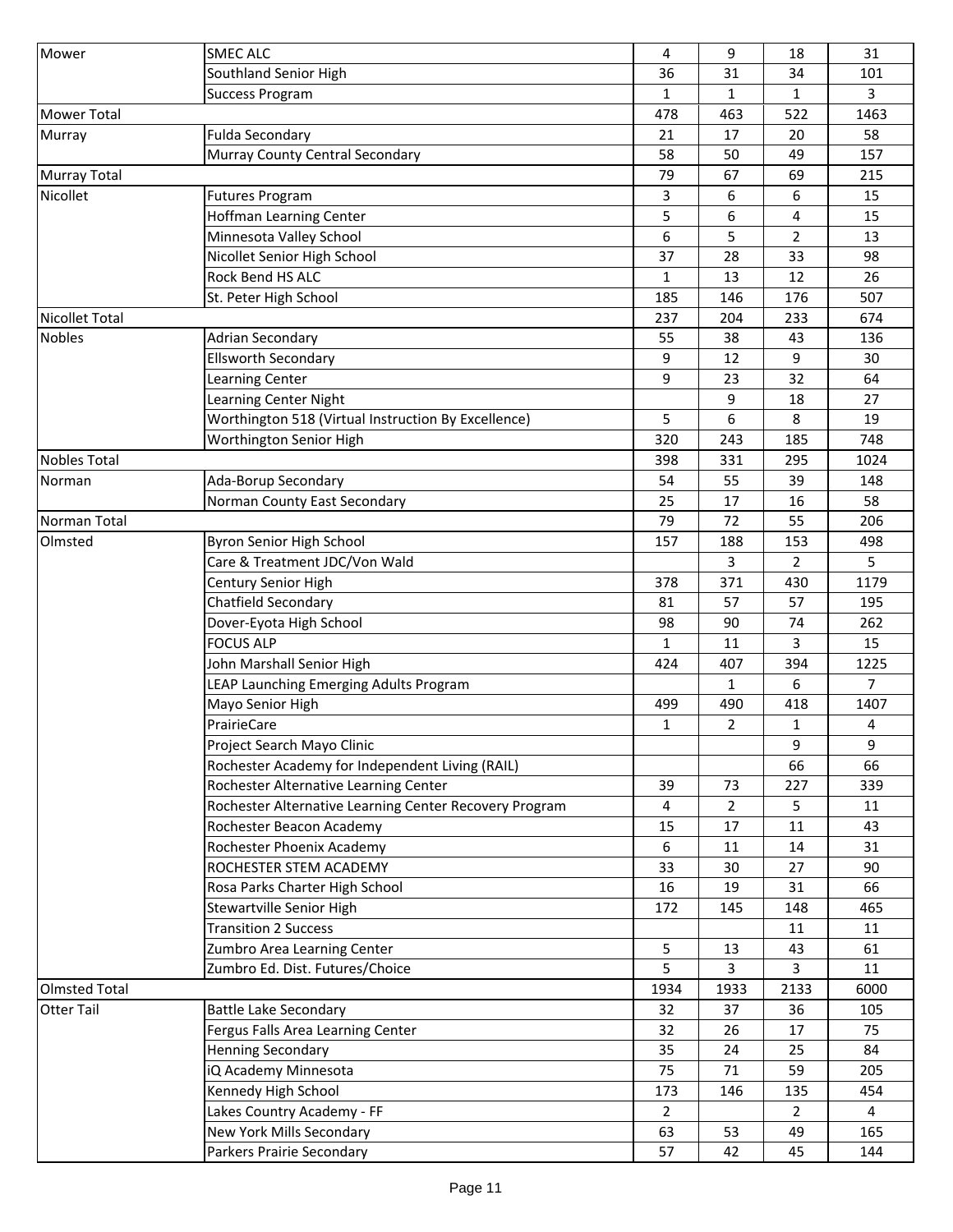| <b>Otter Tail</b>       | Pelican Rapids Secondary                        | 75             | 69                   | 65           | 209          |
|-------------------------|-------------------------------------------------|----------------|----------------------|--------------|--------------|
|                         | Perham Area Learning Center                     | 10             | 18                   | 19           | 47           |
|                         | Perham Senior High                              | 115            | 108                  | 88           | 311          |
|                         | <b>Underwood Secondary</b>                      | 42             | 49                   | 48           | 139          |
| <b>Otter Tail Total</b> |                                                 | 711            | 643                  | 588          | 1942         |
| Pennington              | Goodridge Secondary                             | 19             | 9                    | 12           | 40           |
|                         | Lincoln Senior High                             | 156            | 143                  | 137          | 436          |
|                         | Northwest Area Learning Center                  |                | 11                   | 15           | 26           |
| Pennington Total        |                                                 | 175            | 163                  | 164          | 502          |
| Pine                    | Crossroads Area Learning Center                 | 4              | 10                   | 19           | 33           |
|                         | <b>East Central Senior Secondary</b>            | 51             | 39                   | 47           | 137          |
|                         | <b>Empower Learning Center</b>                  | 8              | 10                   | 6            | 24           |
|                         | Hinckley-Finlayson Secondary                    | 69             | 65                   | 51           | 185          |
|                         | Pine City Area Learning Center                  | 3              | 16                   | 20           | 39           |
|                         | Pine City Secondary                             | 130            | 108                  | 105          | 343          |
|                         | Pine County Transition Program                  |                |                      | 12           | 12           |
|                         | Vision                                          | 6              | 1                    | 5            | 12           |
|                         | <b>Willow River Secondary</b>                   | 42             | 34                   | 25           | 101          |
| <b>Pine Total</b>       |                                                 | 313            | 283                  | 290          | 886          |
| Pipestone               | <b>Edgerton Secondary</b>                       | 23             | 28                   | 39           | 90           |
|                         | Pipestone Learning Center                       | $\overline{2}$ | 4                    | 5            | 11           |
|                         | Pipestone Senior High                           | 82             | 75                   | 82           | 239          |
|                         | <b>SWWC ELC - Pipestone</b>                     | $\overline{2}$ | $\overline{2}$       |              | 4            |
| Pipestone Total         |                                                 | 109            | 109                  | 126          | 344          |
| Polk                    | Climax Secondary                                | 15             | 13                   | 20           | 48           |
|                         |                                                 | 102            | 90                   | 77           | 269          |
|                         | Crookston Secondary                             |                |                      |              |              |
|                         | East Grand Forks Senior High                    | 140            | 147                  | 139          | 426          |
|                         | Fertile-Beltrami Secondary                      | 36             | 42                   | 28           | 106          |
|                         | <b>Fisher Secondary</b>                         | 13             | 24                   | 18           | 55           |
|                         | Fosston Secondary                               | 46             | 44<br>$\overline{2}$ | 51<br>8      | 141          |
|                         | New Paths Alternative Learning Program          | $\overline{2}$ |                      |              | 10<br>3      |
|                         | Northern Lights Academy                         | 26             |                      | $\mathbf{1}$ |              |
|                         | Win-E-Mac Secondary                             |                | 25                   | 33           | 84           |
| Polk Total              |                                                 | 380            | 387                  | 375          | 1142         |
| Pope                    | Minnewaska Area WIN Academy                     | 4              | 4                    | 1            | 9            |
|                         | Minnewaska Secondary                            | 83             | 95                   | 96           | 274          |
| Pope Total              |                                                 | 87             | 99                   | 97           | 283          |
| Ramsey                  | 916 MAHTOMEDI ACADEMY                           | 1              | 21                   | 80           | 102          |
|                         | A. G. A. P. E. Teen Parent                      | $\overline{7}$ | 12                   | 24           | 43           |
|                         | <b>AFSA High School</b>                         | 41             | 64                   | 50           | 155          |
|                         | ALC Evening High School                         | $\mathbf{1}$   | $\overline{2}$       | 35           | 38           |
|                         | ALC Gateway to College                          | $\mathbf{1}$   | 22                   | 147          | 170          |
|                         | Anna Westin House                               |                | $\overline{2}$       | $\mathbf{1}$ | 3            |
|                         | Avalon School                                   | 38             | 49                   | 50           | 137          |
|                         | <b>Bridge View Special Education</b>            | 13             | 12                   | 11           | 36           |
|                         | Brittany's Place                                |                |                      | 1            | $\mathbf{1}$ |
|                         | Career and Life Transition Program - Shoreview  |                |                      | 23           | 23           |
|                         | Career and Life Transition Program - Twin Lakes |                |                      | 36           | 36           |
|                         | Career Pathways                                 | 9              | 26                   | 48           | 83           |
|                         | Central Senior High                             | 524            | 512                  | 401          | 1437         |
|                         | City Academy                                    | $\overline{2}$ | 16                   | 105          | 123          |
|                         | Community of Peace Academy High School          | 61             | 64                   | 56           | 181          |
|                         | Community School of Excellence High School      | 41             |                      |              | 41           |
|                         | Como Park Senior High                           | 261            | 307                  | 294          | 862          |
|                         | Creative Arts Secondary School                  | 48             | 37                   | 43           | 128          |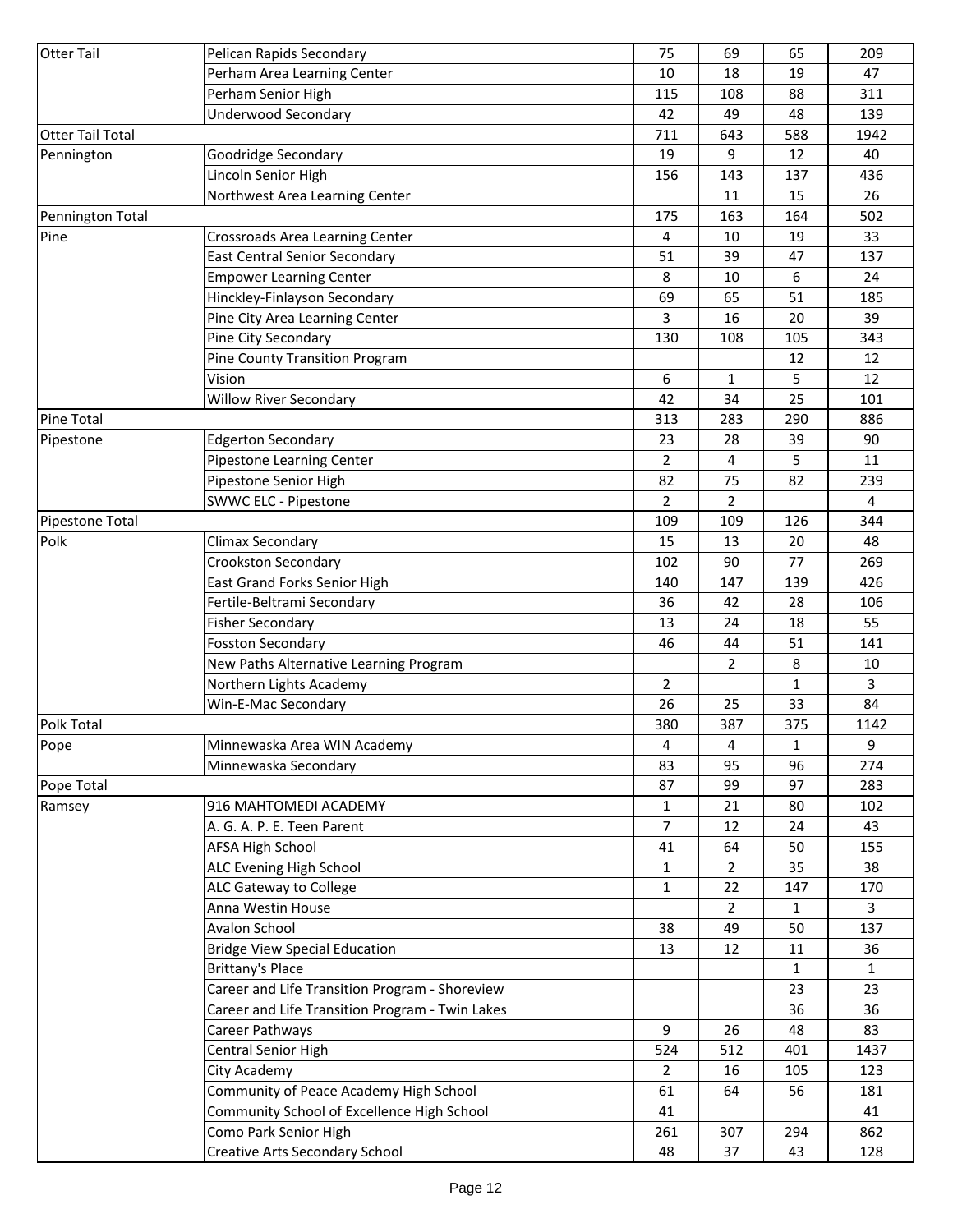| Ramsey | Cyber Village Academy                  | 31             | 29             | 26             | 86             |
|--------|----------------------------------------|----------------|----------------|----------------|----------------|
|        | East View Academy                      | 3              | 17             | 135            | 155            |
|        | Face To Face Academy                   | 21             | 24             | 45             | 90             |
|        | Fairview Adolescent Education Program  | $\overline{2}$ | 3              | 1              | 6              |
|        | Fairview Alternative High School       |                | 23             | 57             | 80             |
|        | Focus Beyond                           |                |                | 258            | 258            |
|        | Gordon Parks High School               |                | 8              | 105            | 113            |
|        | <b>Great River School</b>              | 68             | 67             | 67             | 202            |
|        | <b>Guadalupe Alternative Programs</b>  | 15             | 9              | 36             | 60             |
|        | Harding Senior High                    | 479            | 486            | 429            | 1394           |
|        | Harmony Learning Center                |                | 6              | 8              | 14             |
|        | High School For Recording Arts         | 19             | 49             | 247            | 315            |
|        | <b>Higher Ground Secondary Academy</b> | 68             | 52             | 44             | 164            |
|        | <b>Highland Park Senior High</b>       | 329            | 325            | 330            | 984            |
|        | Hmong College Prep Academy HS          | 190            | 154            | 148            | 492            |
|        | HUMBOLDT HIGH SCHOOL                   | 189            | 167            | 153            | 509            |
|        | Irondale Senior High                   | 445            | 482            | 410            | 1337           |
|        | Jennings Experiential High School      | 4              | 16             | 35             | 55             |
|        | Johnson Senior High                    | 305            | 318            | 288            | 911            |
|        | Journeys Secondary School              | 6              | 8              | 39             | 53             |
|        | Juvenile Service Center                | $\overline{2}$ | 4              | 5              | 11             |
|        | <b>LEAP High School</b>                | 35             | 33             | 55             | 123            |
|        | Lionsgate Academy - Lynx Program       | $\overline{7}$ | 7              | 1              | 15             |
|        | Lionsgate Academy - Shoreview          | 19             | 25             | 13             | 57             |
|        | Lionsgate Academy AIM                  |                |                | 32             | 32             |
|        | Metro Deaf School                      | 12             | 6              | 12             | 30             |
|        | Minnesota Connections Academy          | 484            | 474            | 526            | 1484           |
|        | Minnesota Online High School           | 32             | 63             | 124            | 219            |
|        | Minnesota Virtual Schools              | 42             | 68             | 184            | 294            |
|        | MMSA High School                       | 31             | 34             | 19             | 84             |
|        | <b>Mounds View Adult Education</b>     |                | 1              | 4              | 5              |
|        | Mounds View ALC                        |                | 16             | 62             | 78             |
|        | Mounds View Senior High                | 485            | 453            | 456            | 1394           |
|        | NE Metro North                         |                |                | 4              | 4              |
|        | North Senior High                      | 422            | 419            | 400            | 1241           |
|        | NOVA CLASSICAL ACADEMY UPPER SCHOOL    | 73             | 67             | 66             | 206            |
|        | Open World Learning Secondary          | 70             | 51             | 63             | 184            |
|        | Options                                |                | 5              | 1              | 6              |
|        | PHOENIX ACADEMY                        | $\mathbf{1}$   | $\mathbf{1}$   | $\overline{2}$ | 4              |
|        | PrairieCare Maplewood                  | 4              | $\mathbf{1}$   | 2              | $\overline{7}$ |
|        | Quora Secondary School                 | 21             | 27             | 66             | 114            |
|        | <b>REACH Academy</b>                   | 5              | $\overline{2}$ |                | 7              |
|        | <b>Reach Transition</b>                |                |                | 5              | 5              |
|        | Rivereast Program                      | $\mathbf{1}$   |                |                | $\mathbf{1}$   |
|        | River's Edge Academy                   | 19             | 17             | 16             | 52             |
|        | RONDO CAMPUS                           | 17             | 22             | 99             | 138            |
|        | Roseville Area Senior High             | 607            | 577            | 544            | 1728           |
|        | Sejong Academy High School             | 24             |                |                | 24             |
|        | South Campus Education Center          | 12             | 10             | 29             | 51             |
|        | St Paul Conservatory Performing Art    | 116            | 116            | 119            | 351            |
|        | STEP ACADEMY CHARTER SCHOOL            | 71             | 63             | 50             | 184            |
|        | The Next Step                          |                |                | 102            | 102            |
|        | <b>Twin Cities Academy</b>             | 80             | 65             | 64             | 209            |
|        | Upper Mississippi High Academy         | 42             | 37             | 39             | 118            |
|        | Washington Tech Secondary Magnet       | 277            | 268            | 259            | 804            |
|        |                                        |                |                |                |                |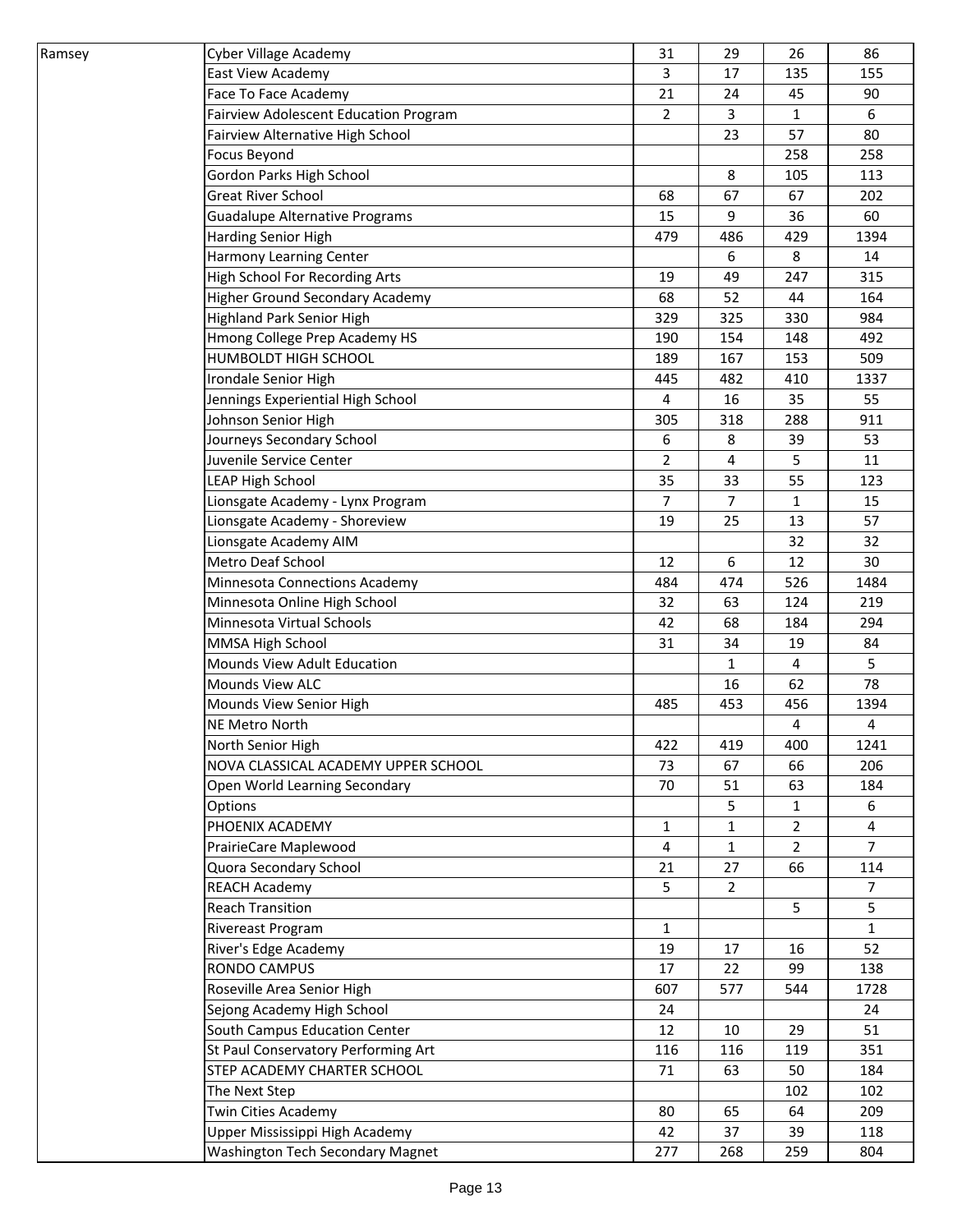| Ramsey                | <b>WELS North</b>                                |                |                | 32             | 32           |
|-----------------------|--------------------------------------------------|----------------|----------------|----------------|--------------|
|                       | White Bear Area Learning Center                  | 6              | 23             | 83             | 112          |
|                       | White Bear North Campus Senior                   | 585            |                |                | 585          |
|                       | White Bear South Campus Senior                   |                | 531            | 605            | 1136         |
| <b>Ramsey Total</b>   |                                                  | 6824           | 6875           | 8409           | 22108        |
| <b>Red Lake</b>       | Lafayette Secondary                              | 30             | 27             | 31             | 88           |
|                       | Red Lake County Central High School              | 31             | 29             | 24             | 84           |
| <b>Red Lake Total</b> |                                                  | 61             | 56             | 55             | 172          |
| Redwood               | <b>Cedar Mountain Secondary</b>                  | 45             | 38             | 41             | 124          |
|                       | <b>Red Rock Central Secondary</b>                | 31             | 32             | 32             | 95           |
|                       | Redwood Valley Senior High                       | 83             | 72             | 85             | 240          |
|                       | <b>SWWC ELC - Belview</b>                        | 1              | 3              | 4              | 8            |
|                       | <b>Wabasso Secondary</b>                         | 33             | 37             | 47             | 117          |
| <b>Redwood Total</b>  |                                                  | 193            | 182            | 209            | 584          |
| Renville              | <b>BOLD Senior High School</b>                   | 59             | 51             | 50             | 160          |
|                       | <b>Buffalo Lake-Hector Secondary</b>             | 39             | 42             | 35             | 116          |
|                       | Renville County West Senior High                 | 33             | 45             | 32             | 110          |
| <b>Renville Total</b> |                                                  | 131            | 138            | 117            | 386          |
| Rice                  | Alexander Learning Academy                       | 7              | $\overline{2}$ | 11             | 20           |
|                       | Arcadia Charter School                           | 21             | 13             | 10             | 44           |
|                       | <b>CVSEC STEP</b>                                |                |                | 35             | 35           |
|                       | Discovery Public School Faribault                | 12             | 8              | 16             | 36           |
|                       | Faribault Area Learning Center                   |                | 11             | 52             | 63           |
|                       | Faribault Senior High                            | 287            | 288            | 253            | 828          |
|                       | Laura Baker SUN Program                          |                | $\mathbf{1}$   | $\overline{2}$ | 3            |
|                       | MN Academy For The Blind                         | 5              | 4              | 19             | 28           |
|                       | MN Academy For The Deaf                          | 8              | $\overline{7}$ | 15             | 30           |
|                       |                                                  | 6              |                |                | 83           |
|                       | Northfield Area Learning Center                  |                | 12             | 65             |              |
| <b>Rice Total</b>     | Northfield Senior High                           | 303<br>649     | 358<br>704     | 346<br>824     | 1007<br>2177 |
| Rock                  | <b>Hills-Beaver Creek Secondary</b>              | 28             | 40             | 35             | 103          |
|                       | LUVERNE ALTERNATIVE PROGRAM                      |                | 4              | $\overline{2}$ | 6            |
|                       | Luverne Senior High                              | 87             | 92             | 91             | 270          |
|                       |                                                  |                | $\overline{2}$ |                | 4            |
| <b>Rock Total</b>     | Pinnacle Programs Southwestern Youth Services    | 2<br>117       | 138            | 128            | 383          |
| Roseau                | <b>Badger Secondary</b>                          | 19             | 21             | 24             | 64           |
|                       | Greenbush-Middle River Secondary                 | 21             | 20             | 29             | 70           |
|                       | Roseau Secondary                                 | 81             | 97             | 101            | 279          |
|                       | Warroad High School                              | 87             | 82             | 74             | 243          |
| Roseau Total          |                                                  | 208            | 220            | 228            | 656          |
|                       | Academic Excellence Online                       | 11             | 14             | 17             | 42           |
| Saint Louis           | Arrowhead Academy                                | $\overline{2}$ | 5              | 4              | 11           |
|                       |                                                  | 44             | 47             | 37             | 128          |
|                       | Cherry Secondary<br><b>Chester Creek Academy</b> | 4              | 4              | 4              | 12           |
|                       |                                                  |                |                |                |              |
|                       | Chisholm Secondary                               | 54             | 48             | 50             | 152          |
|                       | Denfeld High School                              | 196            | 259            | 242            | 697          |
|                       | Duluth Area Learning Center                      | 77             | 30             | 100            | 207          |
|                       | East High School                                 | 372            | 402            | 360            | 1134         |
|                       | East Range Academy of Tech-Science               | 35             | 47             | 72             | 154          |
|                       | Eveleth-Gilbert Senior High                      | 76             | 55             | 62             | 193          |
|                       | Floodwood Secondary                              | 14             | 14             | 27             | 55           |
|                       | Harbor City International Charter                | 54             | 51             | 46             | 151          |
|                       | Hermantown Alternative Learning Program          | $\overline{2}$ | 5              | 4              | 11           |
|                       | Hermantown Senior High                           | 179            | 152            | 162            | 493          |
|                       | <b>Hibbing High</b>                              | 165            | 148            | 149            | 462          |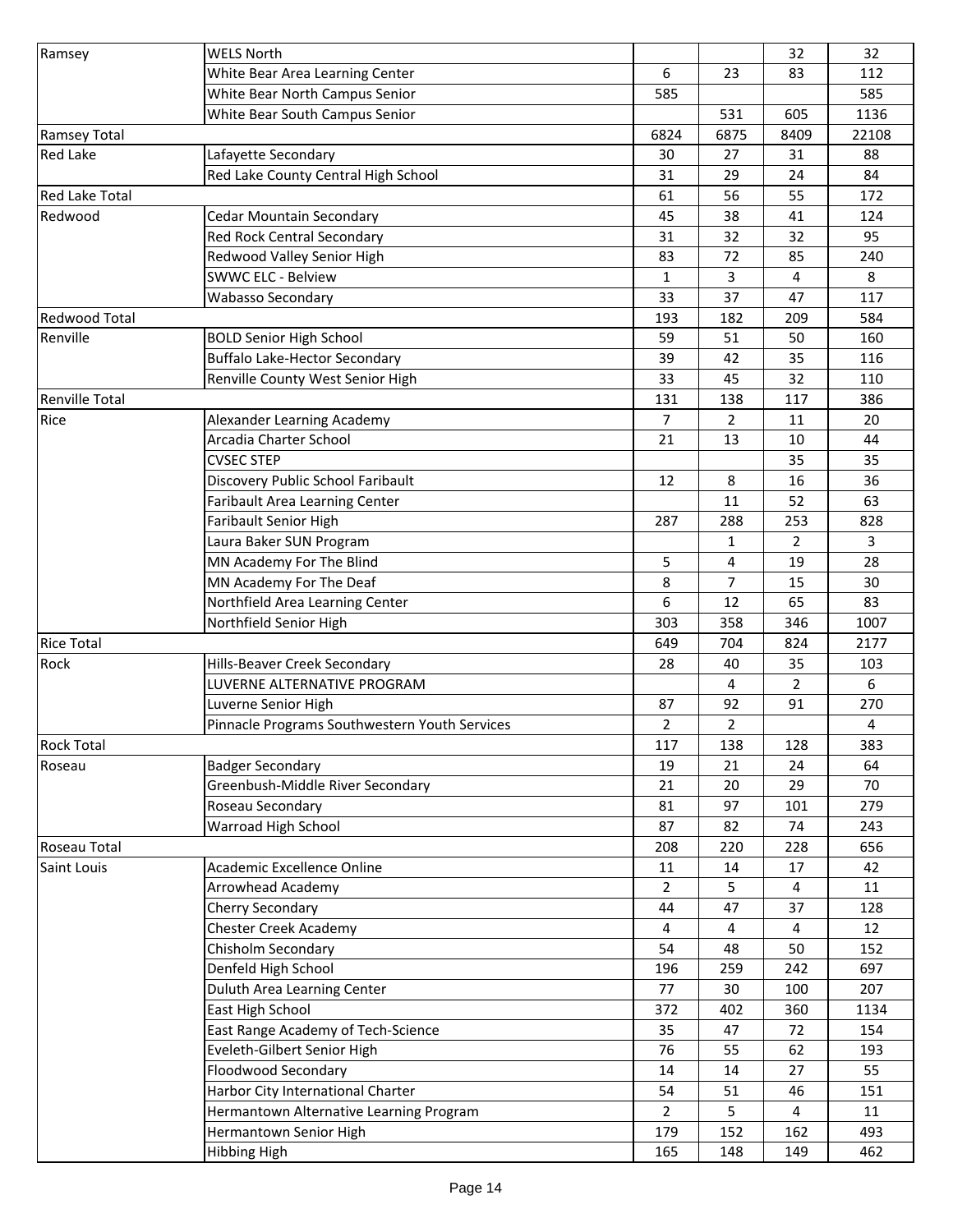| Saint Louis         | Memorial High School                             | 47             | 35             | 38                  | 120                 |
|---------------------|--------------------------------------------------|----------------|----------------|---------------------|---------------------|
|                     | Merritt Creek Academy                            | 5.             | 3              | 4                   | 12                  |
|                     | Mesabi Area Learning Center                      | 7              | 4              | 6                   | 17                  |
|                     | Mesabi East Secondary                            | 71             | 78             | 69                  | 218                 |
|                     | Mountain Iron-Buhl Secondary                     | 37             | 37             | 30                  | 104                 |
|                     | North Woods Secondary                            | 49             | 56             | 44                  | 149                 |
|                     | Northeast Range Secondary                        | 23             | 23             | 24                  | 70                  |
|                     | Northland Learning Center 010                    | 10             | 13             | 18                  | 41                  |
|                     | Northland Learning Center 020                    | 10             | 9              | $\mathbf{1}$        | 20                  |
|                     | <b>NSEC Transition Program</b>                   |                |                | 21                  | 21                  |
|                     | Proctor Senior High                              | 135            | 126            | 144                 | 405                 |
|                     | Rockridge Academy                                | 9              | 12             | 12                  | 33                  |
|                     | South Ridge Secondary                            | 42             | 45             | 35                  | 122                 |
|                     | <b>Superior Academy</b>                          | 4              | 5              | $\mathbf{1}$        | 10                  |
|                     | The Bridge                                       |                |                | 12                  | 12                  |
|                     | Vermilion Country School                         | 5              | 6              | 12                  | 23                  |
|                     | Virginia Secondary                               | 122            | 114            | 114                 | 350                 |
| Saint Louis Total   |                                                  | 1861           | 1847           | 1921                | 5629                |
| Scott               | Belle Plaine Senior High                         | 113            | 123            | 129                 | 365                 |
|                     | Belle Plaine Transitions/Work Experience Program |                |                | 9                   | 9                   |
|                     | <b>Compass Learning Center</b>                   | $\overline{7}$ | 22             | 28                  | 57                  |
|                     |                                                  |                |                |                     |                     |
|                     | Jordan High School                               | 161            | 146            | 147<br>$\mathbf{1}$ | 454<br>$\mathbf{1}$ |
|                     | New Prague Credit Recovery                       |                |                |                     |                     |
|                     | New Prague Senior High                           | 318            | 318            | 300                 | 936                 |
|                     | Passageways                                      |                | $\overline{2}$ |                     | $\overline{2}$      |
|                     | Prior Lake High School                           | 712            | 682            | 696                 | 2090                |
|                     | Prior Lake-Savage Area ALC                       | 13             | 28             | 66                  | 107                 |
|                     | Shakopee High School                             | 738            | 721            | 661                 | 2120                |
|                     | SW Metro Day Treatment                           | 4              | 4              | 6                   | 14                  |
|                     | SW Metro JAF                                     |                | $\overline{2}$ | 2                   | 4                   |
|                     | SW Metro Level 4 Programs                        | 16             | 15             | 33                  | 64                  |
|                     | SW Shakopee Special Ed                           |                |                | 42                  | 42                  |
|                     | <b>Tokata Learning Center</b>                    | 29             | 25             | 27                  | 81                  |
| <b>Scott Total</b>  |                                                  | 2111           | 2088           | 2147                | 6346                |
| Sherburne           | BECKER ALTERNATIVE LEARNING PROGRAM              |                | 7              | 19                  | 26                  |
|                     | Becker Senior High                               | 222            | 200            | 220                 | 642                 |
|                     | Big Lake Senior High                             | 248            | 221            | 220                 | 689                 |
|                     | C.O.M.P.A.S.S.                                   |                |                | 28                  | 28                  |
|                     | Elk River Senior High                            | 434            | 412            | 410                 | 1256                |
|                     | ISD 728 Focus/Journey                            | 2              | $\mathbf{1}$   | 1                   | $\overline{4}$      |
|                     | Ivan Sand Community High School                  | 15             | 18             | 69                  | 102                 |
|                     | Ivan Sand Community School- IS                   |                | $\mathbf{1}$   | $\mathbf{1}$        | $\overline{2}$      |
|                     | MN Correctional Facility-St. Cloud               | 1              | $\overline{2}$ |                     | 3                   |
|                     | Online 728                                       | 3              | $\overline{2}$ |                     | 5                   |
|                     | SNW - Big Lake HS Transitions                    |                |                | 20                  | 20                  |
|                     | Spectrum High School                             | 114            | 104            | 79                  | 297                 |
|                     | Zimmerman High School                            | 174            | 191            | 167                 | 532                 |
| Sherburne Total     |                                                  | 1213           | 1159           | 1234                | 3606                |
| Sibley              | <b>EdVisions Off Campus School</b>               | 16             | 18             | 20                  | 54                  |
|                     | GFW Junior/Senior High School (Grades 6-12)      | 46             | 59             | 63                  | 168                 |
|                     | Minnesota New Country School                     | 35             | 23             | 22                  | 80                  |
|                     | Sibley East-Arlington Senior High                | 90             | 93             | 95                  | 278                 |
| <b>Sibley Total</b> |                                                  | 187            | 193            | 200                 | 580                 |
| <b>Stearns</b>      | Albany Area High School                          | 129            | 129            | 141                 | 399                 |
|                     | Apollo Senior High                               | 333            | 354            | 304                 | 991                 |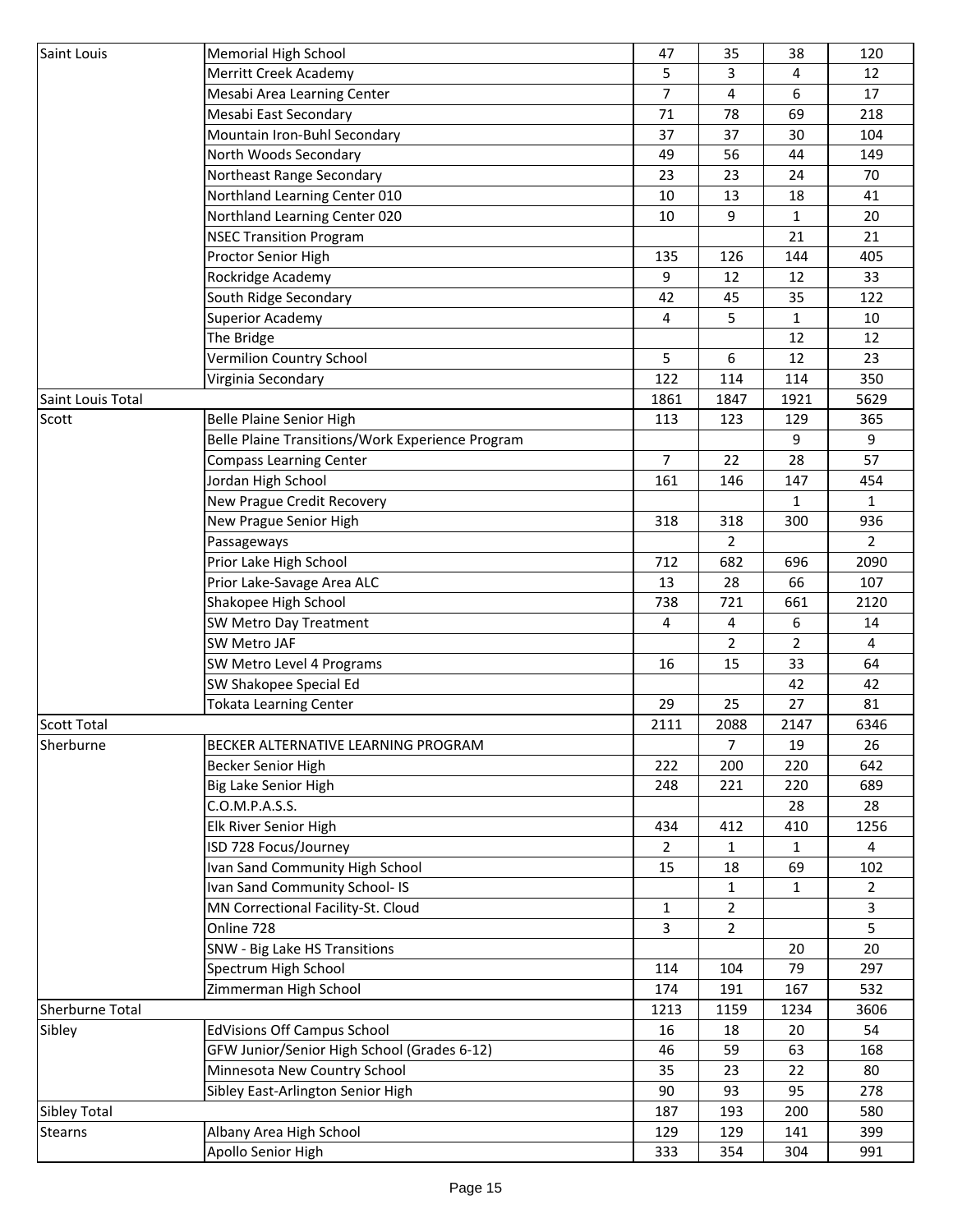| Stearns               | Belgrade-Brooten-Elrosa Sec.                    | 54             | 53             | 48             | 155            |
|-----------------------|-------------------------------------------------|----------------|----------------|----------------|----------------|
|                       | Benton-Stearns Education District - ASD Program | $\mathbf{1}$   |                | $\overline{2}$ | 3              |
|                       | <b>Holdingford Secondary</b>                    | 66             | 70             | 92             | 228            |
|                       | Kimball Secondary                               | 67             | 67             | 43             | 177            |
|                       | <b>Melrose Secondary</b>                        | 110            | 113            | 114            | 337            |
|                       | Paynesville Area High School                    | 67             | 78             | 75             | 220            |
|                       | Riverwoods School Non-Residential               |                | $\mathbf{1}$   |                | $\mathbf{1}$   |
|                       | Rocori ALC                                      |                | 8              | 12             | 20             |
|                       | Rocori Senior High                              | 230            | 186            | 194            | 610            |
|                       | <b>Roosevelt Education Center</b>               | 6              | $\overline{7}$ | 11             | 24             |
|                       | Sartell Senior High                             | 369            | 316            | 320            | 1005           |
|                       | Sauk Centre Secondary                           | 75             | 79             | 87             | 241            |
|                       | <b>Special Education Facilities</b>             |                |                | 64             | 64             |
|                       | St Cloud Hospital Progs-Residential             | 4              | 5              | $\overline{7}$ | 16             |
|                       | St. Cloud Area Learning Center                  | 13             | 50             | 170            | 233            |
|                       | St. Cloud Group Home                            | $\overline{2}$ | $\mathbf{1}$   | $\mathbf{1}$   | 4              |
|                       | St. Cloud Hospital Programs Non-Res             | 3              | $\overline{2}$ | $\mathbf{1}$   | 6              |
|                       | <b>Technical Senior High</b>                    | 409            | 391            | 361            | 1161           |
|                       | West Central Area Learning Center               | 6              | 5              | 15             | 26             |
| <b>Stearns Total</b>  |                                                 | 1944           | 1915           | 2062           | 5921           |
| <b>Steele</b>         | <b>Blooming Prairie Secondary</b>               | 61             | 58             | 61             | 180            |
|                       | <b>CHOICE Technical Academy</b>                 | 8              | 15             | 12             | 35             |
|                       | <b>Medford Secondary</b>                        | 71             | 76             | 73             | 220            |
|                       | Owatonna ALC 9-12                               | 12             | 25             | 54             | 91             |
|                       | Owatonna Senior High                            | 354            | 400            | 360            | 1114           |
| <b>Steele Total</b>   |                                                 | 506            | 574            | 560            | 1640           |
| Stevens               | Chokio-Alberta Secondary                        | 9              | 29             | 11             | 49             |
|                       | Hancock Sec.                                    | 27             | 28             | 29             | 84             |
|                       | Morris Area Secondary                           | 88             | 94             | 65             | 247            |
| <b>Stevens Total</b>  |                                                 | 124            | 151            | 105            | 380            |
| Swift                 | <b>BENSON AREA LEARNING CENTER</b>              |                | 6              | 12             | 18             |
|                       | <b>Benson Secondary</b>                         | 49             | 49             | 66             | 164            |
|                       | <b>Heartland Girls Ranch</b>                    | 4              | 4              | 4              | 12             |
|                       | Kerkhoven Secondary                             | 57             | 50             | 43             | 150            |
| <b>Swift Total</b>    |                                                 | 110            | 109            | 125            | 344            |
| Todd                  | Bertha Secondary                                | 37             | 37             | 41             | 115            |
|                       | <b>Browerville Secondary</b>                    | 46             | 38             | 40             | 124            |
|                       | Long Prairie-Grey Secondary School              | 72             | 66             | 59             | 197            |
|                       | <b>Staples-Motley Senior High</b>               | 91             | 77             | 71             | 239            |
| <b>Todd Total</b>     |                                                 | 246            | 218            | 211            | 675            |
| Traverse              | <b>Wheaton Secondary</b>                        | 28             | 34             | 32             | 94             |
| <b>Traverse Total</b> |                                                 | 28             | 34             | 32             | 94             |
| Wabasha               | <b>Falcon View Connections Academy</b>          | 58             | 30             | $\overline{4}$ | 92             |
|                       | Lincoln Secondary                               | 92             | 93             | 96             | 281            |
|                       | PLAINVIEW-ELGIN-MILLVILLE HIGH                  | 131            | 103            | 125            | 359            |
|                       | Sail Program                                    |                | 4              | 4              | 8              |
|                       | Wabasha-Kellogg Secondary                       | 45             | 36             | 39             | 120            |
| Wabasha Total         |                                                 | 326            | 266            | 268            | 860            |
| Wadena                | <b>Freshwater Education District ALC</b>        | 26             | 35             | 28             | 89             |
|                       | MENAHGA HIGH SCHOOL                             | 67             | 75             | 65             | 207            |
|                       | Sebeka Secondary                                | 50             | 30             | 38             | 118            |
|                       | Verndale Secondary                              | 37             | 50             | 32             | 119            |
|                       | Wadena-Deer Creek Senior High                   | 81             | 62             | 60             | 203            |
|                       | White Pine Academy                              | 4              | $\overline{2}$ | $\mathbf{1}$   | $\overline{7}$ |
| Wadena Total          |                                                 | 265            | 254            | 224            | 743            |
|                       |                                                 |                |                |                |                |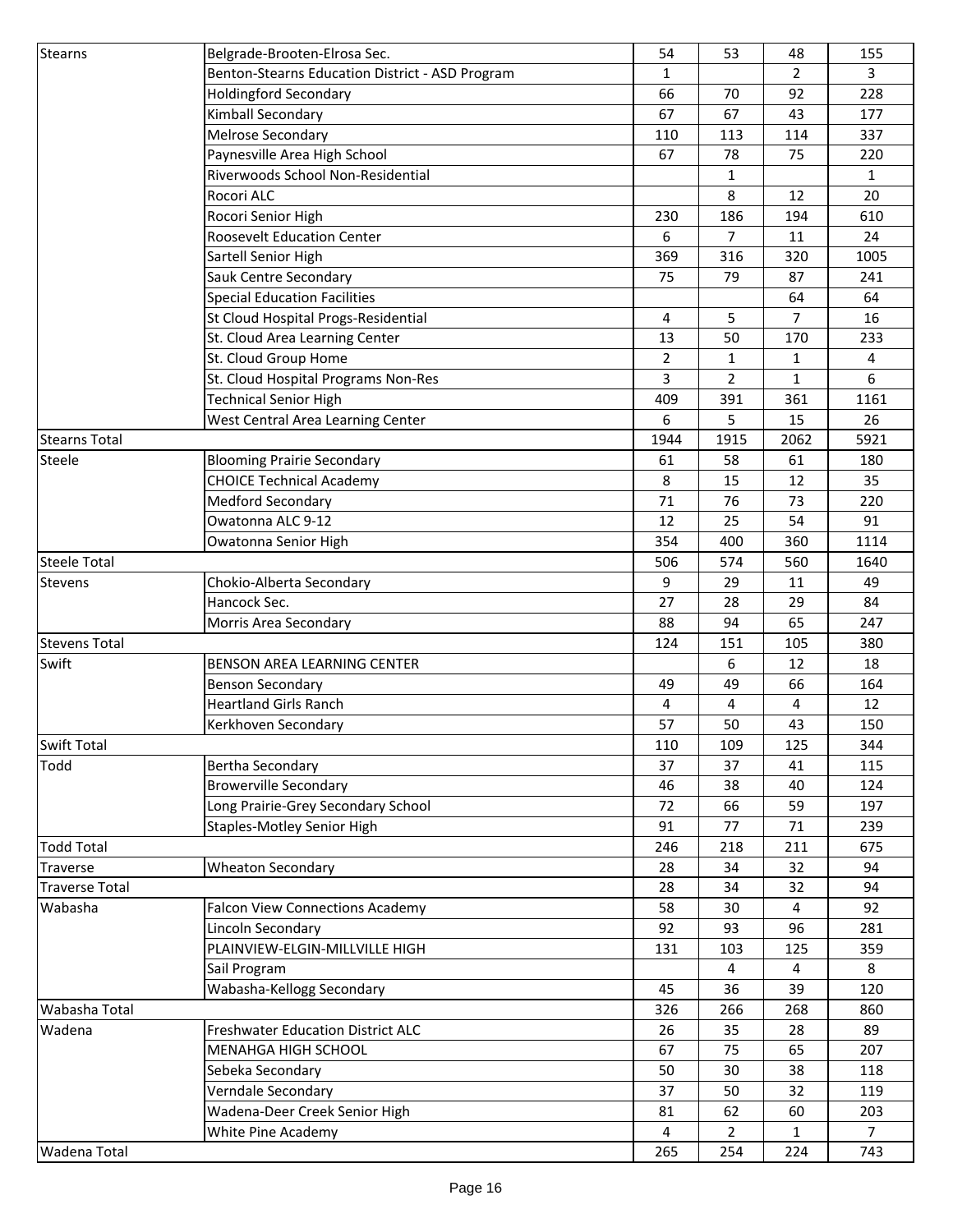| Waseca                  | Janesville-Waldorf-Pemberton Sec                       | 59             | 65             | 44             | 168            |
|-------------------------|--------------------------------------------------------|----------------|----------------|----------------|----------------|
|                         | <b>NRHEG Secondary</b>                                 | 80             | 66             | 73             | 219            |
|                         | SW Metro Waseca                                        | 3              | $\overline{2}$ | 1              | 6              |
|                         | Waseca Area Learning Center                            | 6              | 14             | 48             | 68             |
|                         | Waseca Senior High                                     | 163            | 136            | 151            | 450            |
| <b>Waseca Total</b>     |                                                        | 311            | 283            | 317            | 911            |
| Washington              | Access                                                 |                |                | 12             | 12             |
|                         | Aris Woodwinds                                         | 6              | $\overline{2}$ | $\overline{2}$ | 10             |
|                         | <b>Bridge Transition Program</b>                       |                |                | 29             | 29             |
|                         | East Ridge High School                                 | 487            | 468            | 465            | 1420           |
|                         | Forest Lake Area Community School                      | 12             | 31             | 69             | 112            |
|                         | Forest Lake Area High School                           | 514            | 465            | 494            | 1473           |
|                         | Lakes International Language Academy-Headwaters Campus | 57             | 53             | 41             | 151            |
|                         | Mahtomedi Senior High                                  | 292            | 293            | 290            | 875            |
|                         | Math And Science Academy                               | 73             | 59             | 58             | 190            |
|                         | MCF - Oak Park Heights                                 | $\mathbf{1}$   |                | 1              | $\overline{2}$ |
|                         | MN Correctional Facility-Stillwater                    | 3              | $\overline{2}$ | 4              | 9              |
|                         | <b>NE Metro Tartan</b>                                 |                | 1              |                | $\mathbf{1}$   |
|                         | New Heights School, Inc.                               | 16             | 6              | 10             | 32             |
|                         | <b>Next Step Transition Program</b>                    |                |                | 77             | 77             |
|                         | North Lakes Academy Upper School                       | 59             | 37             | 42             | 138            |
|                         | Park High School                                       | 471            | 511            | 497            | 1479           |
|                         | Passages Transition Program                            |                |                | 13             | 13             |
|                         | South Washington Alternative High School               | $\overline{2}$ | 21             | 78             | 101            |
|                         | St Croix Valley Area Learning Cntr.                    | 4              | 16             | 54             | 74             |
|                         | St. Croix Preparatory Academy Upper                    | 99             | 94             | 92             | 285            |
|                         | Step                                                   |                |                | 48             | 48             |
|                         | Stillwater Area High School                            | 654            | 691            | 675            | 2020           |
|                         | Tartan Senior High                                     | 417            | 425            | 401            | 1243           |
|                         | <b>White Bear Transition Plus Program</b>              | $\mathbf{1}$   | $\mathbf{1}$   | 45             | 47             |
|                         | Woodbury High School                                   | 502            | 490            | 479            | 1471           |
| <b>Washington Total</b> |                                                        | 3670           | 3666           | 3976           | 11312          |
| Watonwan                | <b>Butterfield Secondary</b>                           | 19             | 14             | 6              | 39             |
|                         | eMinnesota Online Academy                              |                | 1              | 1              | $\overline{2}$ |
|                         | Madelia Secondary                                      | 36             | 43             | 46             | 125            |
|                         | St. James Middle/High School                           | 82             | 68             | 61             | 211            |
| Watonwan Total          |                                                        | 137            | 126            | 114            | 377            |
| Wilkin                  | Breckenridge Senior High                               | 69             | 50             | 53             | 172            |
|                         | Campbell-Tintah Secondary                              | $\overline{7}$ | 13             | 12             | 32             |
|                         | Rothsay Secondary                                      | 18             | 15             | 10             | 43             |
| <b>Wilkin Total</b>     |                                                        | 94             | 78             | 75             | 247            |
| Winona                  | Lewiston-Altura Secondary                              | 63             | 87             | 58             | 208            |
|                         | River Valley Academy ALC                               | $\mathbf{1}$   | 3              | 4              | 8              |
|                         | Riverway Secondary                                     | 10             | 8              | 11             | 29             |
|                         | St. Charles Secondary                                  | 86             | 67             | 74             | 227            |
|                         | Winona Area Learning Center                            | 4              | 11             | 45             | 60             |
|                         | Winona Senior High                                     | 219            | 255            | 204            | 678            |
| Winona Total            |                                                        | 383            | 431            | 396            | 1210           |
| Wright                  | Annandale Senior High                                  | 143            | 144            | 120            | 407            |
|                         | <b>Buffalo Senior High</b>                             | 477            | 441            | 447            | 1365           |
|                         | <b>CORNERSTONES PROGRAM</b>                            | 4              | 3              | 2              | 9              |
|                         | Dassel-Cokato Alternative Ctr.                         | 7              | 38             | 47             | 92             |
|                         | Dassel-Cokato Senior High                              | 141            | 140            | 127            | 408            |
|                         | Delano High School                                     | 210            | 203            | 185            | 598            |
|                         | HLWW Alternative Learning Program                      | 6              | $\overline{7}$ | 10             | 23             |